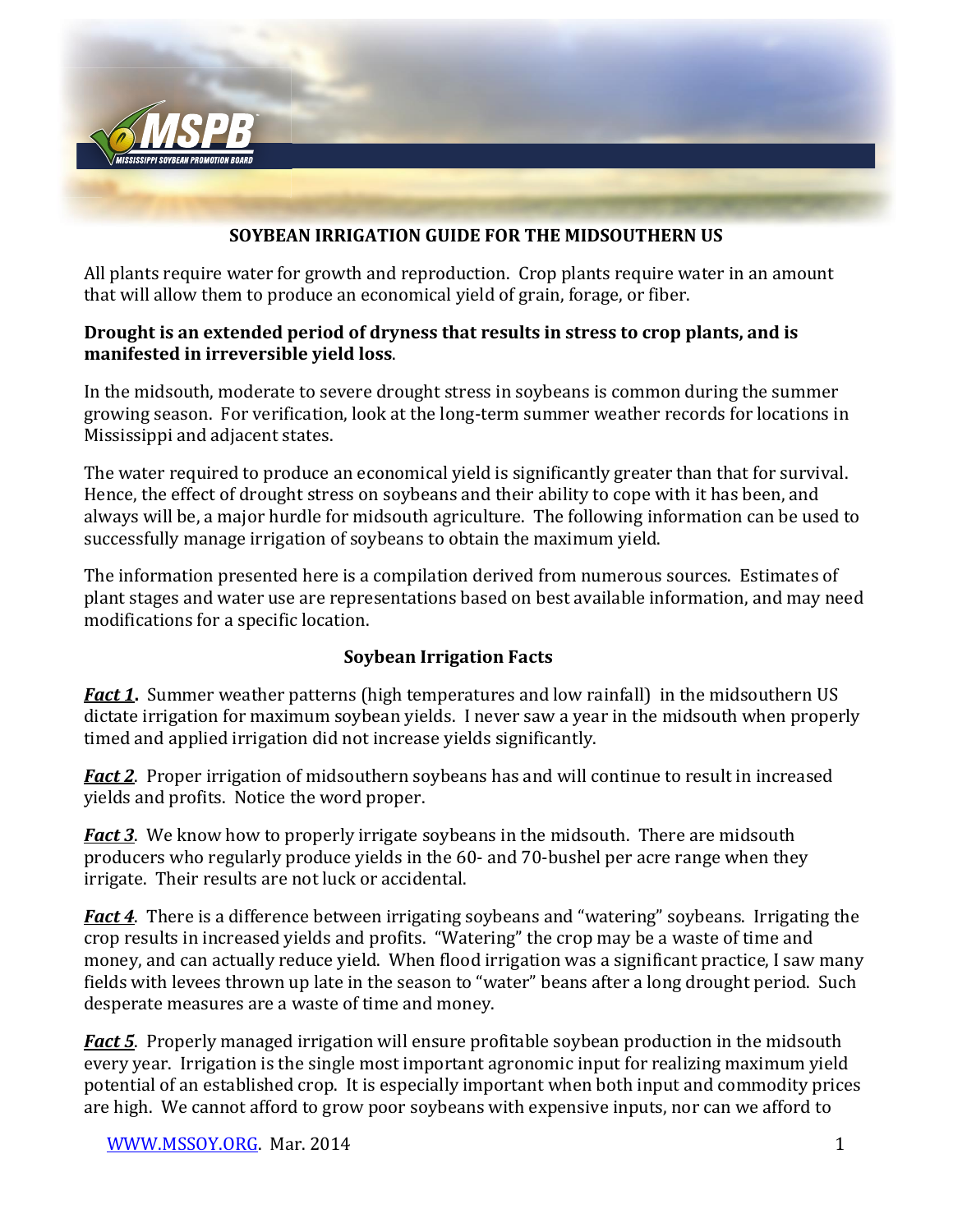

lose yield to drought and improper irrigation when prices are high.

*Fact 6*. Properly managed irrigation of soybeans should result in a yield increase of 20 or more bushels/acre in years with normal midsouth weather. Even in years with above-normal rainfall, irrigated yields will increase profits because some degree of drought stress always occurs in the midsouth. This has been proven too many times to be ignored.

*Fact 7.* I am not aware of crop coefficients developed for soybeans grown in the midsouth, but they are forthcoming. Thus, the crop coefficients used here are modifications of those developed elsewhere, and will be supplanted when coefficients for the Midsouth are developed. They are modified based on my years of measuring water applied to soybeans at Stoneville, MS and were calculated using weather patterns at that location.

### **Starting Points**

There are items and terms pertaining to soybeans that will apply throughout this guide. They are presented here so that you will be familiar with them and their meaning or description when they are encountered later.

*Soybean reproductive growth stages*. See the short descriptions in the attached box. More defined descriptions and pictures can be found in the links from [Mississippi State](http://msucares.com/pubs/publications/p2588.pdf)  [University](http://msucares.com/pubs/publications/p2588.pdf) and [Iowa State University](http://extension.agron.iastate.edu/soybean/production_growthstages.html). These growth stage designations will be used throughout the paper and should be branded into your mind if you are an irrigator. Understanding the relationship between the stages and irrigation timing as discussed later is critical for success.

*Abbreviations***.** Some terms and phrases are used throughout the text, and are shortened according to abbreviations given in the attached box.

| Soybean reproductive growth stages      |  |  |  |  |  |
|-----------------------------------------|--|--|--|--|--|
| R1-Beginning bloom (top of plant)       |  |  |  |  |  |
| R <sub>2</sub> -Full bloom              |  |  |  |  |  |
| R <sub>3</sub> -Beginning pod           |  |  |  |  |  |
| R4-Full seed                            |  |  |  |  |  |
| R5-Beginning seed                       |  |  |  |  |  |
| R6-Full seed (seeds butted and squared) |  |  |  |  |  |
| R7-Beginning maturity                   |  |  |  |  |  |
| R8-Full maturity                        |  |  |  |  |  |

*Abbreviations* CSPS–Conventional Soybean Prod. System DTM–days to maturity ESPS–Early Soybean Production System ET–Evapotranspiration MG–Maturity Group PE–Pan evaporation SCN–Soybean Csyt Nematode

#### **Soil-Plant-Water Relations**

**The moisture status of plants is a function of soil water supply, evaporative demand of the atmosphere, and the capacity of the soil to release water**.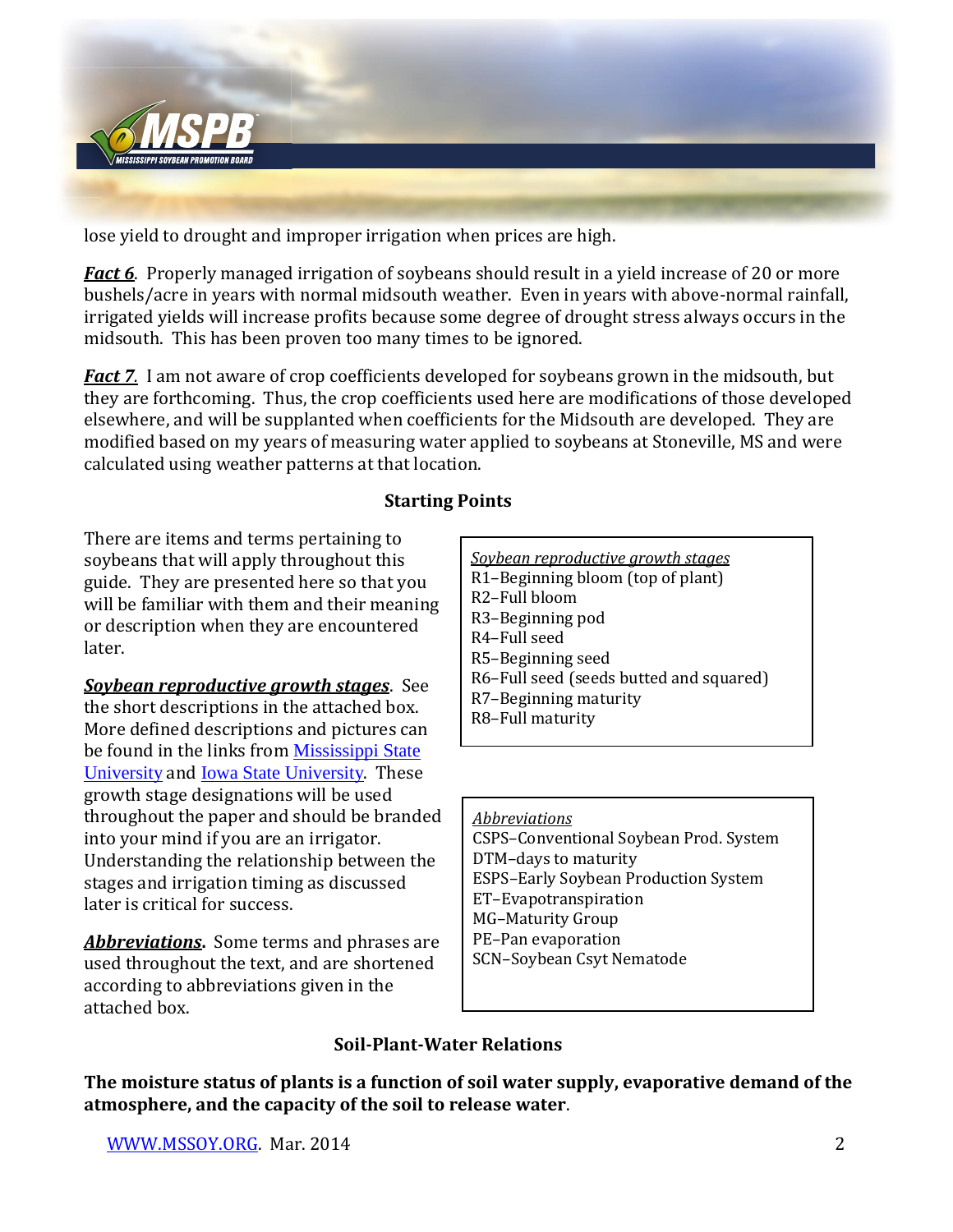

In the field, significant water deficits develop on hot sunny days even in well-watered plants. As water evaporates (transpires) from the leaves, the moisture tensions that develop increase the rate of water uptake from the soil. If roots cannot absorb water rapidly enough, plant water tension increases. These tensions become growth-limiting under these conditions. Click [here](http://mssoy.org/wp-content/uploads/2012/06/MAFES-BULL-919-1983.pdf) to find more details.

It is often thought that crops such as soybeans adapt to drought stress and become capable of withstanding drought. There is no evidence to support this view, when it is considered on the basis of producing an economic yield. The limited adaptation that does occur only increases the plant's ability to survive during drought. This may be a valuable mechanism for a desert shrub, but it is of little value where production of a profitable seed yield is important for a crop such as soybeans.

#### **Each time drought stress occurs, yield reductions in some amount will occur**.

The intent of irrigation is to alleviate as many of these drought periods as possible, especially during reproductive development. Irrigation is best used in conjunction with a knowledge of the following factors.

*Soil texture and available water*. Soil water that is available to plants is mainly governed by two traits: the amount of water that remains after cessation of gravitational drainage through the soil profile, and the ease of availability of that remaining water to plants.

#### **Texture is the major soil component governing available water to plants during the growing season**.

Textural classes range from coarse sand (coarsest) to clay (finest). Coarse-textured soils (sands) contain many large pores that lose water quickly due to gravity. Little plant-available water remains after gravitational water loss because of the low surface area of the large sand particles. Medium-textured soils (loams) contain intermediate-sized particles and pores that are only moderately affected by gravitational water loss. These soils have the most water available to plants. Finetextured soils (clays) contain many small pores that lose water slowly due to gravity. The extensive surface area of the small clay particles holds water tightly against plant forces to extract water. Clay soils contain

| Available water holding capacity of soil<br>categorized by textural class. |                                   |  |  |  |  |  |
|----------------------------------------------------------------------------|-----------------------------------|--|--|--|--|--|
| Soil textural class                                                        | In. available water/ft.<br>(avg.) |  |  |  |  |  |
| Coarse sand                                                                | $0.6 - 0.8(0.7)$                  |  |  |  |  |  |
| Fine sand                                                                  | $0.8 - 1.0(0.9)$                  |  |  |  |  |  |
| Loamy sand                                                                 | $1.1 - 1.2$ (1.15)                |  |  |  |  |  |
| Sandy loam                                                                 | $1.3 - 1.4(1.35)$                 |  |  |  |  |  |
| Fine sandy loam                                                            | $1.5 - 2.0(1.75)$                 |  |  |  |  |  |
| Very fine sandy loam, silt loam                                            | $2.0 - 2.5(2.25)$                 |  |  |  |  |  |
| Silty clay                                                                 | $1.5 - 1.7(1.6)$                  |  |  |  |  |  |
| Clay                                                                       | $1.3 - 1.5(1.4)$                  |  |  |  |  |  |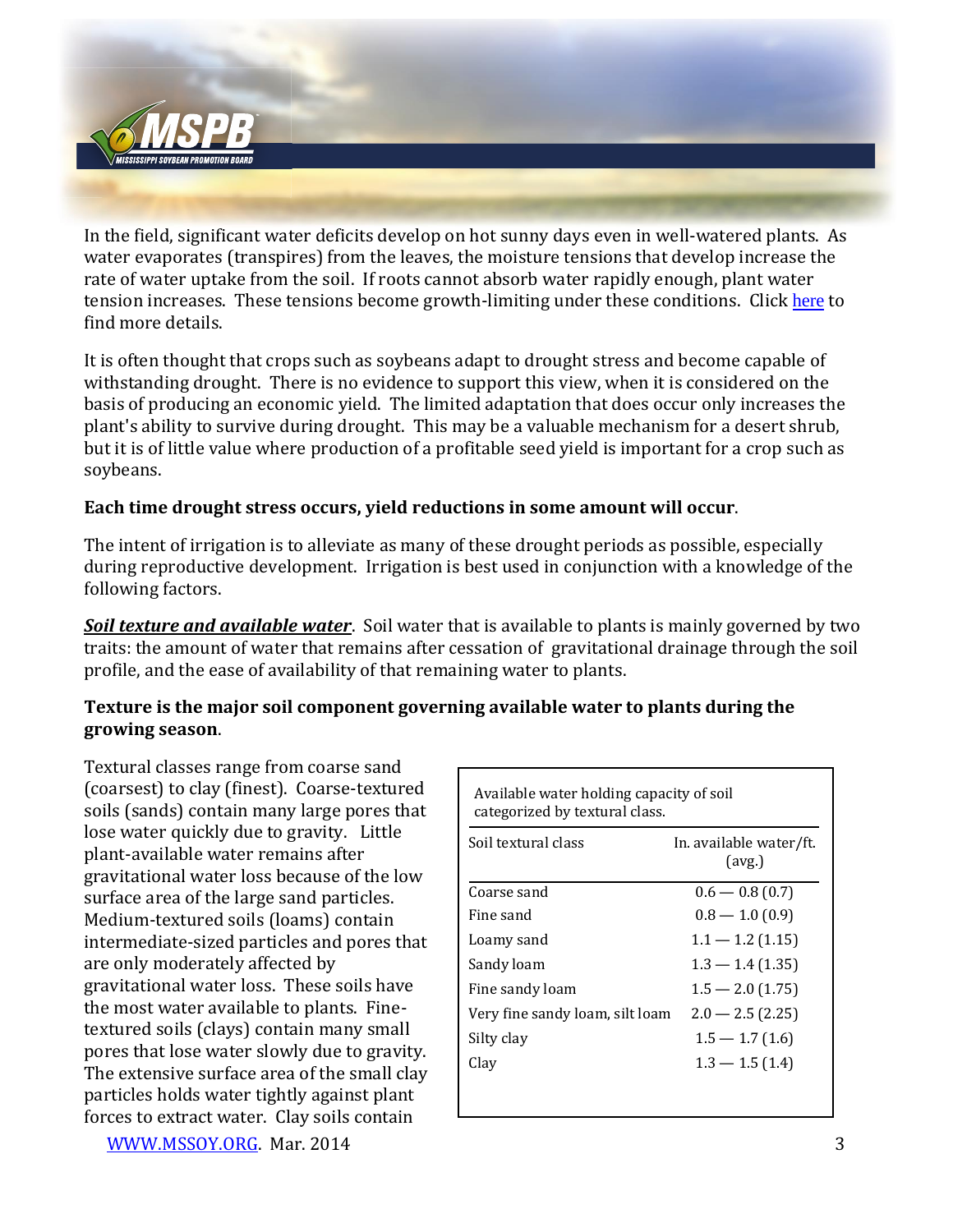

the most total water, but only an intermediate amount of plant-available water.

Data in the accompanying box provide a general categorization of plant available water related to soil texture. **Available water per foot of soil ranges from an average 0.70 inch in coarse sand to an average 2.25 inches in very fine sandy loam and silt loam**. Multiplying these numbers by the effective rooting depth (say 2 ft. although roots go much deeper) gives a fair representation of soil water that is available to plants. An [online calculator](http://www.pedosphere.com/resources/bulkdensity/worktable_us.cfm) can be used to determine soil texture class when soil texture components (% sand, silt, and clay) for an individual field or site are known.

#### **Available soil water in coarse- and medium-textured soils is more readily extractable by plants than is water in fine-textured soils**.

Soybeans growing on coarse-textured soils generally will grow faster than soybeans growing on clayey soils. However, without frequent rain to replenish depleted soil water, crops growing on coarse-textured soils will show visible drought stress quickly.

#### **Crops growing on sandy soils may actually die from unremedied drought stress, while those on clay soils may wilt progressively over a long period of time but still recover with the addition of water**.

*Vegetative soybean-water relations*. Leaf growth is very sensitive to water deficits. Daytime leaf growth in soybeans is greatly reduced even in well-watered soils. If plants are exposed to reasonably good water conditions, they will recover overnight and growth will resume during the nighttime hours.

#### **Nearly all vegetative growth occurs at night when water conditions in the plant are favorable.**

In general, water deficits in the vegetative phase slow the overall crop growth rate and result in shorter plants with less canopy leaf area resulting from fewer and/or smaller leaves.

### **Water deficits in the vegetative phase that are severe enough to delay or prevent full canopy development may reduce seed yield potential.**

If prolonged drought stress occurs during the vegetative period, the leaves at the top of the main stem and branch stems will essentially stop growing and turn dark green. If and when the stress is relieved, these leaves may restart growth, but they will not reach the size of leaves that developed during non-stress periods. Internode length is affected in essentially the same manner. Therefore, both leaf area and plant height will be reduced by unrelieved drought stress during vegetative development.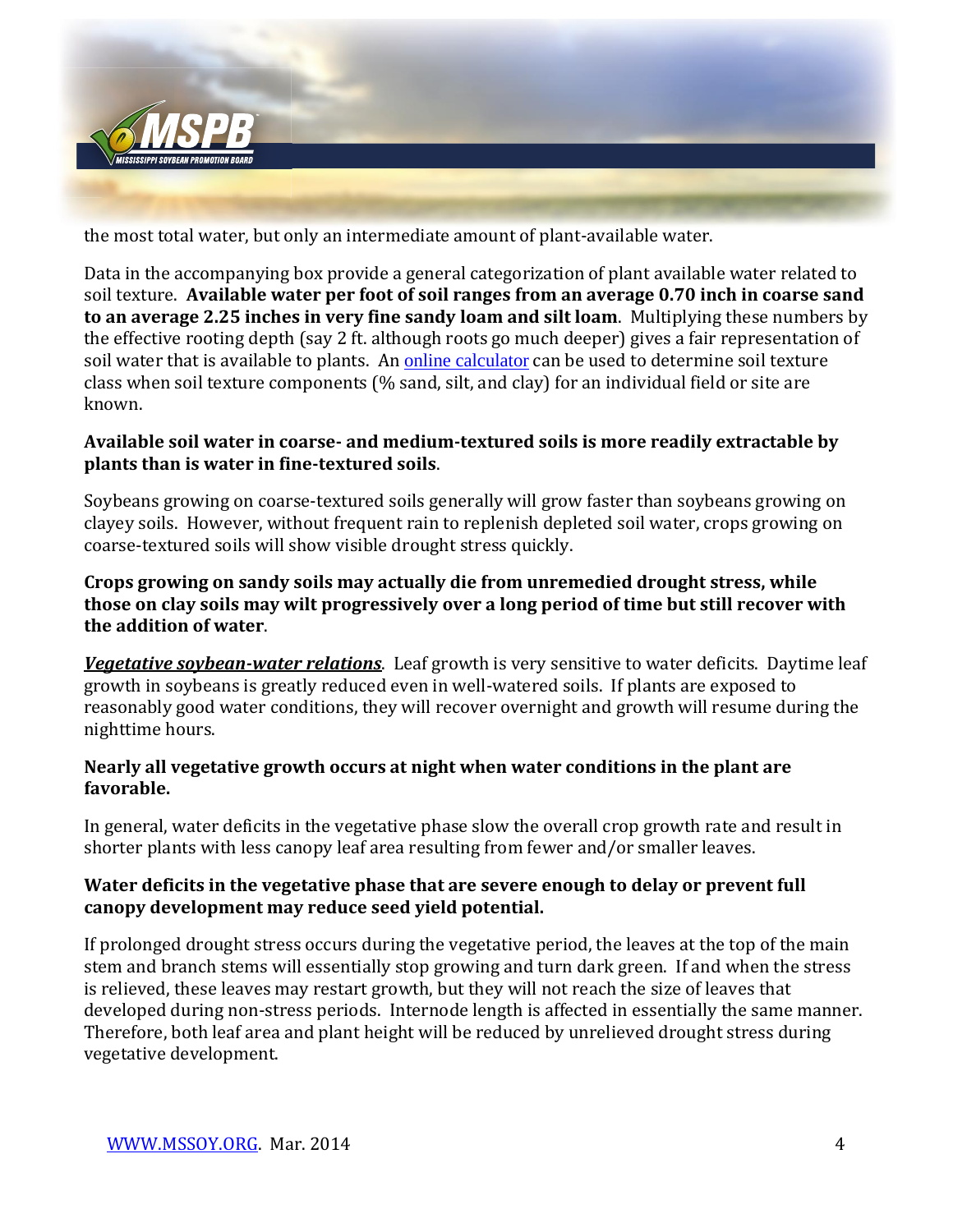

#### **Aside from effects on canopy development, vegetative water-deficit stress can reduce the maximum potential seed number in soybeans**.

Seeds are produced in pods that develop from flowers on branch and main stem nodes. Stress severe enough to restrict plant size or branching reduces the number of nodes and therefore reduces the number of pod sites. This in turn will impact the number of seeds that can be formed in the reproductive stage.

### **Soybeans grown on coarse-textured sandy soils, such as those in the southeastern US, are more prone to yield-reducing effects of drought before flowering than soybeans grown on finer-textured clay soils**.

Thus, crops growing on sandy soils should be monitored for pre-flowering drought stress that may limit vegetative growth. Severe water deficits in these soils prior to flowering can render crops unable to realize maximum yield potential because of too little vegetative growth to support maximum reproductive development.

### **Deciding to irrigate soybeans before reproductive development is a critical management decision**.

Oftentimes, a combination of subjective and objective evaluations of soil and plant factors can be used to determine the need to irrigate vegetative soybeans. These evaluations should be based on the following factors.

**First**, soil water status at planting should be determined. Soil profiles where plantings are made in March, April, and early May in the midsouth and where weeds were killed with a burndown application of herbicides in late winter/early spring normally should be fully charged with water. Average rainfall after planting in the midsouth will usually be sufficient to support adequate vegetative growth and development until reproductive development begins (see following discussion and table). Soil profiles where soybean plantings are made in June following wheat probably will be less than fully charged.

**Second**, the assumption that irrigation of vegetative soybeans will promote more rapid vegetative growth and taller plants across all soil texture classes is not valid. In fact, soybean growth during the first 30 days of development is relatively slow. Irrigating will not change this on medium and fine-textured soils. Soybean plants just need time for nitrogen fixation to reach high levels, and time for enough leaf area to develop to support future rapid growth.

In doublecrop plantings that are planted in early June and later, irrigation may be necessary just to achieve a stand. Also, irrigation of doublecrop soybeans during vegetative development may promote more rapid canopy development in the shorter season with hotter days, warmer nights, higher atmospheric water demand, and less time each day for plant growth and development.

[WWW.MSSOY.ORG.](http://www.mssoy.org/) Mar. 2014 5 **Third**, a frequent assessment of vegetative development can be used to determine if vegetative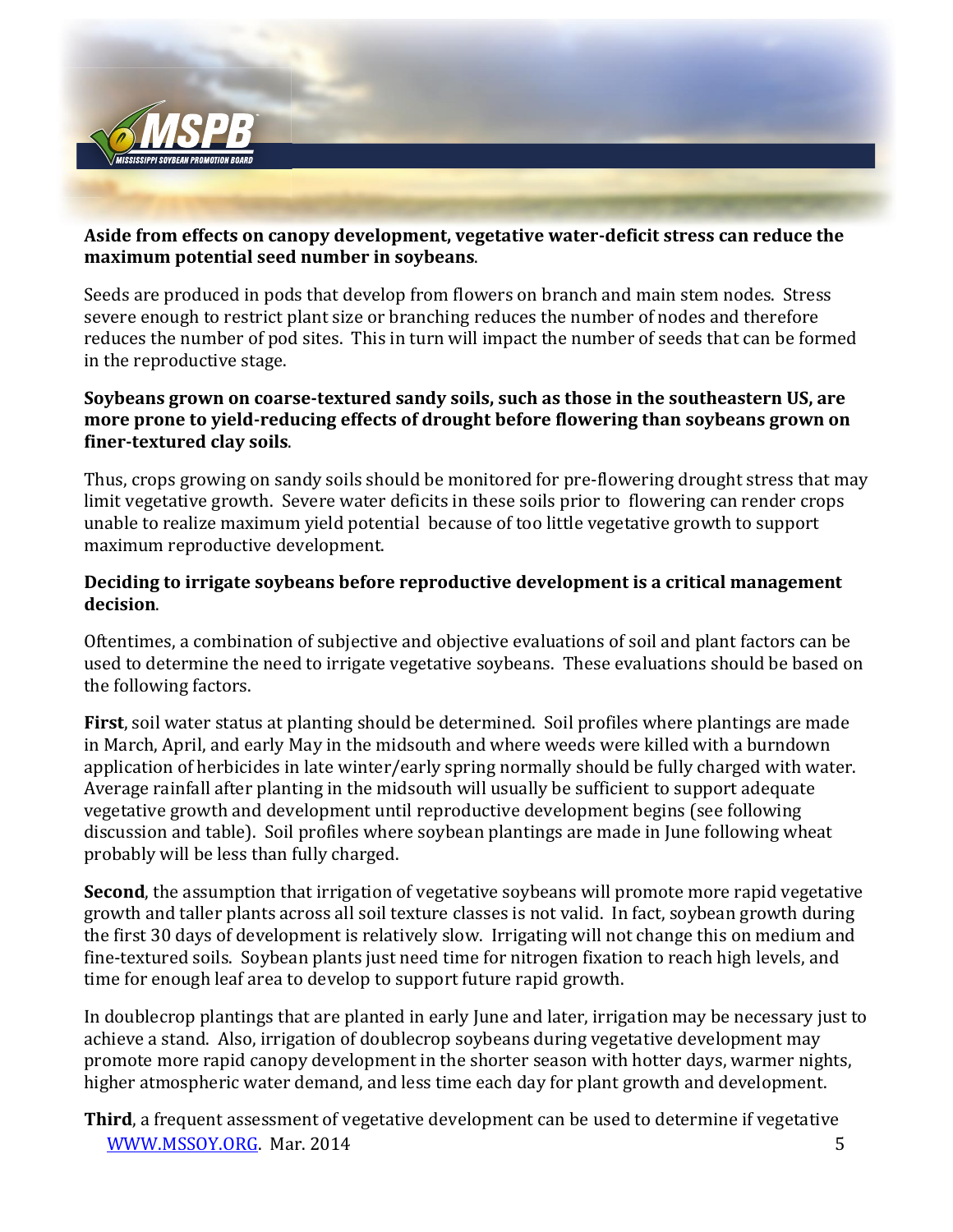

plants are stressed from lack of water. A new trifoliolate leaf normally appears in the soybean stem terminal about every 3 days. These new leaves should be light green in color and remain so until they are fully expanded in 5 to 6 days. If these new leaves turn dark green after their emergence and do not increase in size, then drought stress is occurring. Persistence of this condition will result in inadequate vegetative growth prior to flowering, and should be alleviated by irrigation if rain does not occur.

*Reproductive soybean-water relations*. **Growth of pods and seeds, like that of leaves, is sensitive to plant water deficits. However, since these stages occur later in the season when soil moisture and rainfall are at their lowest seasonal levels, the potential for significant reductions in their growth and development caused by drought is great**.

The extent of this reduction depends on the longevity of drought.

### **The effect of drought on soybeans is most critical during the beginning bloom to midseedfill period (R1 to 5.5)**.

Even within this sensitive period, the exact effect of water deficits is dependent on timing and duration. For example, water deficits at R3 may result in a low number of pods being set, while water deficits after R5 may result in a high percentage of small seeds.

If water is readily available during early reproductive development (R1 to R3) but is deficient thereafter, the yield potential of the pod load established during that time cannot be maintained by the plant. Therefore, number of seeds per pod and/or seed size will be reduced. On the other hand, if irrigation is delayed until later stages of reproductive development (R4 to R5.5), the potential pod load may not be realized. In this case, seeds per pod and seed size may be near maximum, but yield will be reduced because of reduced number of pods. The largest seed for a particular variety are often found when nonirrigated soybeans are severely stressed through R5, and then receive water (irrigation and/or rain) afterwards.

Weather and water use at other locations in the lower Mississippi River Valley are similar to those for Stoneville. However, PE data should be obtained from near or on the site to be irrigated. Daily PE for many Mississippi locations can be found on the [Delta Research](http://ext.msstate.edu/anr/drec/weather.cgi)  [and Extension Center website](http://ext.msstate.edu/anr/drec/weather.cgi). Care should be taken when using offsite PE data to ensure that weather (rainfall, temperature, and sunlight) at both locations (data collection site and irrigation site) are the same. University of Georgia scientists have devised a [home-made pan evaporation device](http://www.caes.uga.edu/publications/pubDetail.cfm?pk_id=6297) that can be placed on-site. This may be the most valuable irrigation tool when maintained properly.

### **Initiating Irrigation**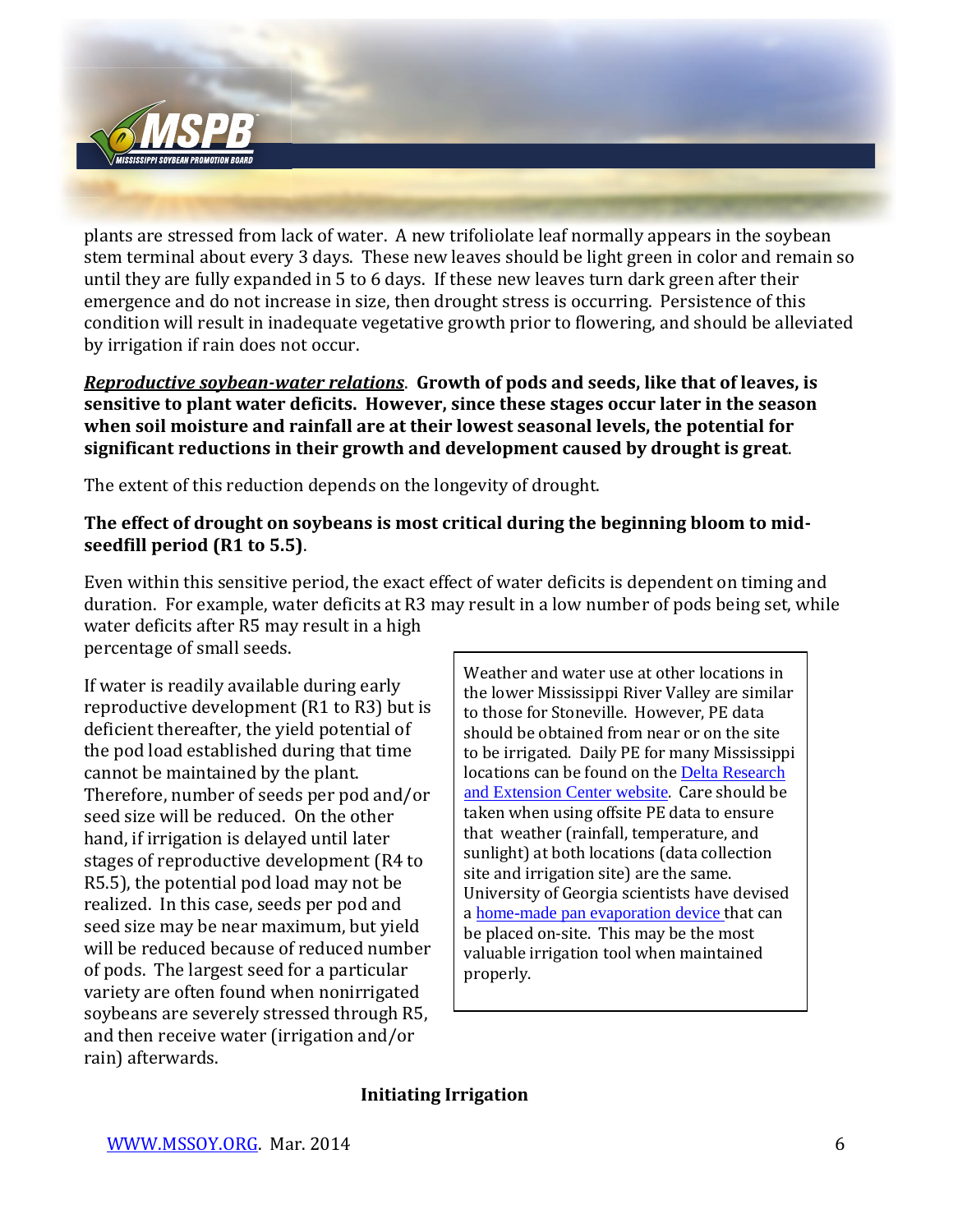

*Early plantings of MG 4 varieties*. Much has been written about when to start irrigating soybeans in relation to reproductive stage. Much of this discussion stems from early research with scheduling irrigation for May (full-season and not doublecrop) plantings of MG's 5 through 7 varieties (CSPS). This research was conducted during the 1980s throughout the southeastern USA. The vast majority of the results proved that irrigating soybeans before beginning bloom did not increase yields above the level achieved from starting irrigation at beginning bloom.

Soybeans in the midsouth are now planted in March and April (ESPS), and the varieties are predominantly MG 4. The reproductive period for these plantings begins in early to mid-May vs. early July and later in the CSPS. Thus, the decision about when to start soybean irrigation should be based on this early development in ESPS plantings. The following can serve as a guide for making this decision.

Four planting dates from early April through early May for MG IV soybeans are shown in **Table 1**. For each of these planting dates, estimated dates for R1, R3, and R6 are shown, along with average rain and PE between the indicated stages at Stoneville, MS. Estimated water use was derived from PE multiplied by a crop coefficient for the period.

### **Between planting and R1 for every planting date, water use does not exceed rainfall in an average year**. **Thus, irrigation in an average year will not be needed before R1 for MG IV varieties planted early.**

Water deficit (water use minus rainfall) between R1 and R3 for all plantings is less than the 2-inch deficit normally used to trigger irrigation.

#### **Thus, irrigation will not be needed prior to R3 in an average year because soil can supply the deficit amount**.

The R3 to R6 period of all planting dates in an average year experiences water deficits that range from 5.9 to 7.3 inches. When added to the R1 to R3 deficits, the R1 to R6 water deficits range from 7.4 to 8.1 inches.

#### **Thus, in an average year, plantings of MG IV varieties made from early April to early May will need 7.4 to 8.1 inches of irrigation water to realize maximum yield potential. Irrigation should be initiated no later than R3 for these plantings.**

Of course, no year has weather exactly like that for an average year. Some years will have conditions that result in larger deficits than those shown here for the various periods. This means that irrigation should be initiated before R3 in some years, and/or more water should be applied during the season to realize maximum yield potential.

The information presented here can be used as a benchmark for irrigation planning of early plantings of MG 4 varieties in a given year at a given location. Actual rainfall amount received on a given field can be compared to that shown in the table to determine when irrigation should begin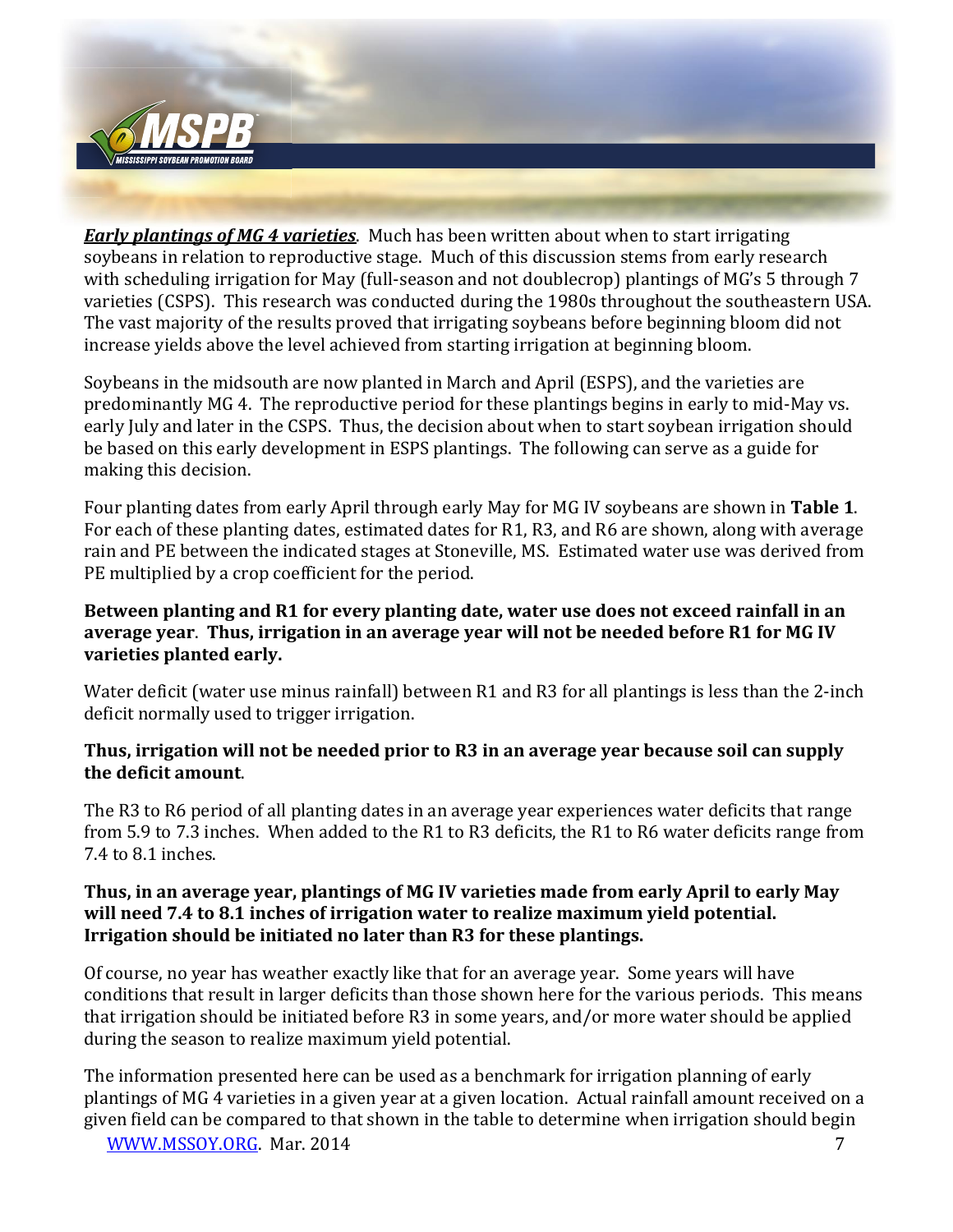

and how much irrigation water should be applied to supplement rainfall during the growing season.

**Table 1.** Planting date (DOP), average rain and pan evaporation (PE) from planting to R1\*, R1 to R3, and R3 to R6 at Stoneville, MS, and estimated soybean water use\*\* at R1, R3, and R6 dates. Assumes mid-MG IV variety. Rain, PE, and water use in inches.

|            |                      | DOP to R1* |              |                                  | R <sub>1</sub> to $R3*$ |              |                      | R <sub>3</sub> to $R6*$ |              |
|------------|----------------------|------------|--------------|----------------------------------|-------------------------|--------------|----------------------|-------------------------|--------------|
| <b>DOP</b> | Estimated<br>R1 date | Rain/PE    | Water<br>use | Estimated<br>R <sub>3</sub> date | Rain/PE                 | Water<br>use | Estimated<br>R6 date | Rain/PE                 | Water<br>use |
| Apr. 5     | May 15-19            | 8.0/9.9    | 5.0          | June $2-5$                       | 2.4/4.5                 | 3.2          | July 23-26           | 6.1/14.1                | 13.4         |
| Apr. 15    | May 20-24            | 7.1/9.2    | 4.6          | June $11-14$                     | 2.7/5.8                 | 4.1          | July 29-Aug. $1$     | 5.7/12.9                | 12.3         |
| Apr. 25    | June $1-5$           | 6.7/10.4   | 5.2          | June 20-23                       | 2.3/5.2                 | 3.6          | Aug. 8-11            | 5.4/12.8                | 12.2         |
| May 5      | June 10-14           | 6.1/10.7   | 5.4          | July 2-5                         | 2.7/6.0                 | 4.2          | Aug. 13-16           | 4.2/10.6                | 10.1         |

 $*R1 =$  beginning bloom; R3 = beginning seed; R6 = full seed.

\*\*PE x crop coefficient of 0.5, 0.7, and 0.95 for the periods DOP to R1, R1 to R3, and R3 to R6, respectively.

### *May and later plantings*. **Irrigation of all MG's planted after early May should be started at or just before R1 in most years**.

Of course, there have been a few years in the past when drought stress was perceived to justify pre-R1 irrigation, especially with late plantings.

The process used in the table above can be used for help with the decision about whether or not to irrigate pre-R1 soybeans. Crop coefficients for midsouth soybean water use are lacking, so only rough estimates using numbers from other regions and personal irrigation research experience can be made about how water use relates to pan evaporation during the vegetative period of these plantings. The [University of Arkansas Cooperative Extension Service](http://www.aragriculture.org/soil_water/irrigation/crop/soybeans.htm) has a publication that contains general water use numbers that can serve as a guide.

**Those numbers and my calculations from 25 years of irrigation research at Stoneville MS agree that the average water use for soybeans before R1 is about 0.16 in. per day regardless of planting date after early May. Use this value coupled with rainfall and pan evaporation numbers and days from planting to R1 in the accompanying box to determine the water deficit during the planting to R1 period.**

There are two important points to consider when debating pre-R1 irrigation. 1) Not watering before R1 is not nearly as critical a mistake as not watering when needed during reproductive development. In fact, the earlier soybeans are acclimated to irrigation, the better (see Myth 1 below). 2) Agronomically, starting proper irrigation too early will not damage soybeans. Economically, it may slightly decrease net returns if it does not increase yield. More importantly,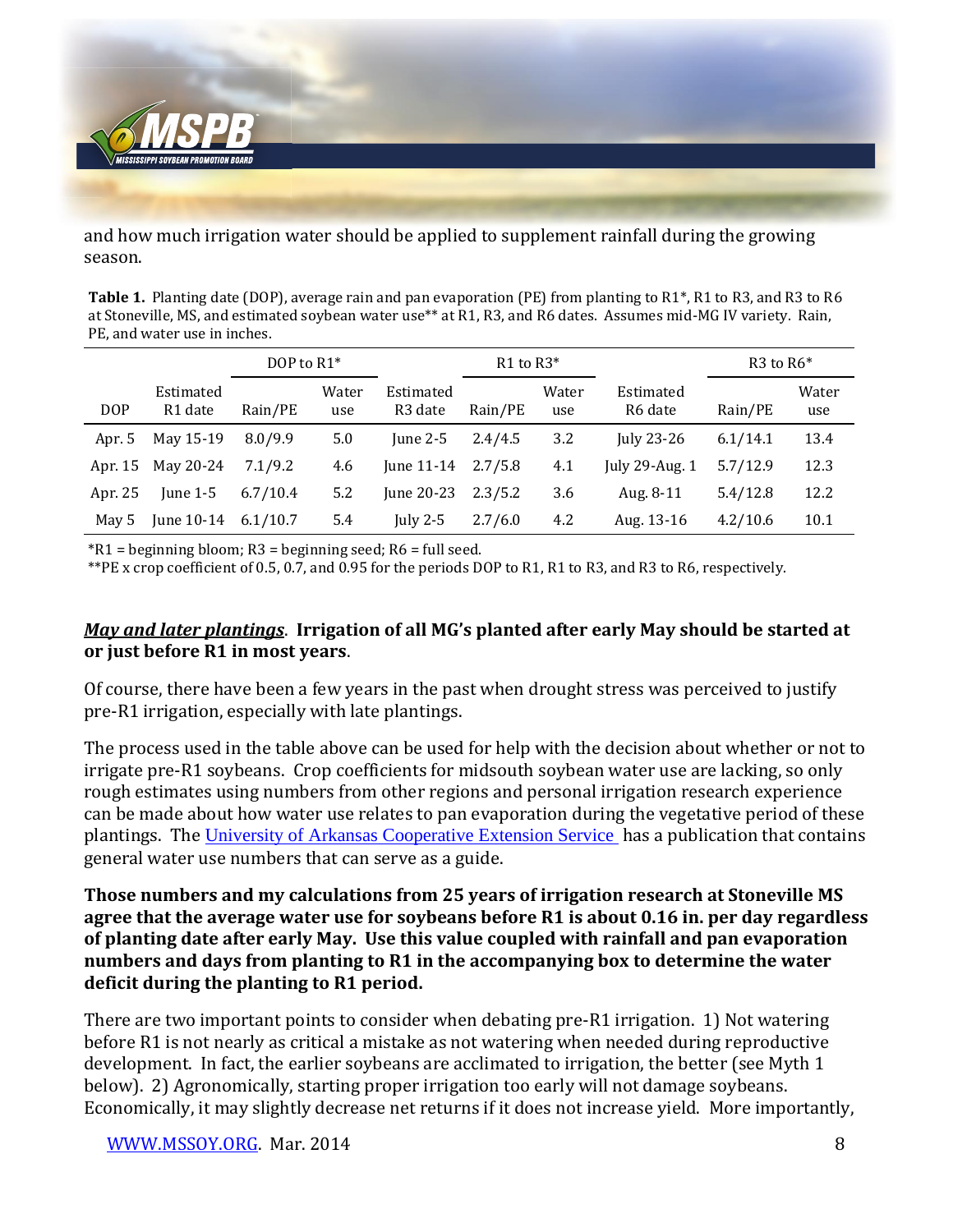

it will result in lower water use efficiency and thus a waste of irrigation water.

## **Scheduling Irrigation Between Initiation and Termination**

### **Once irrigation is started, it must be continued on a regular basis to provide the maximum benefit**.

An initial irrigation that recharges the soil profile will essentially kill deep roots on clay soil, and the plant is therefore dependent on a shallow root system from that point on. Thus, continued irrigation will be necessary to ensure adequate water for the remainder of the season.

### **Irrigation that is reapplied to soybeans growing on clay soil when soil water deficit is no more than 2 in. will result in the greatest yield increase**.

Weather station data show that PE during the June through August period in the midsouthern USA is generally between 0.25 and 0.30 in. per day. During the irrigation period for soybeans, which encompasses these months, ET by the crop will be 0.8 to 1.0 of PE. If an average of 0.25 in. PE/day is used as a baseline, and it is assumed that ET will be 0.95 of PE, then a 2 in. deficit will be reached 8 to 9 days after an irrigation. This has been confirmed by many years' data collected from soil water measuring devices, and by measuring irrigation water applied to soybean research plots. Thus, in the absence of rain, surface irrigation of soybeans on clay soils should be scheduled every 8 days to achieve maximum yield. If rain occurs between irrigations, the amount for each event can be added to the 2 in. deficit. For example, a 0.5 in. rain will equal 2 days of water, so irrigation can be scheduled 10 days from the previous irrigation event.

**For soybeans growing on other soil texture classes, scheduling surface irrigations to recharge the soil profile should be governed by how much water a particular soil textural class will provide between irrigations**. **Therefore, sustaining production potential in a crop that uses 0.25 inch of water per day from an effective rooting zone of 18 inches requires surface irrigation of a fine sand every 5 to 6 days, of fine sandy and silty clay loams every 9 to 12 days, and of very fine sandy and silt loams every 12 to 15 days**.

### **Re-irrigation with overhead systems is typically timed to system capabilities rather than to available soil water**.

Thus, regardless of soil texture, an overhead system designed to apply a net 1 inch per acre should be scheduled to irrigate every 4 days in the absence of rain when estimated crop water use is 0.25 inch per day. Obviously, getting behind with an overhead system is much more critical than with surface application methods.

The University of Arkansas College of Agriculture has developed the Arkansas Irrigation Scheduling Program. It is a computerized version of their Checkbook Irrigation Scheduling program. The [program and instructions/user's guide are downloadable](http://regapp.uaex.edu/irrInsert.asp).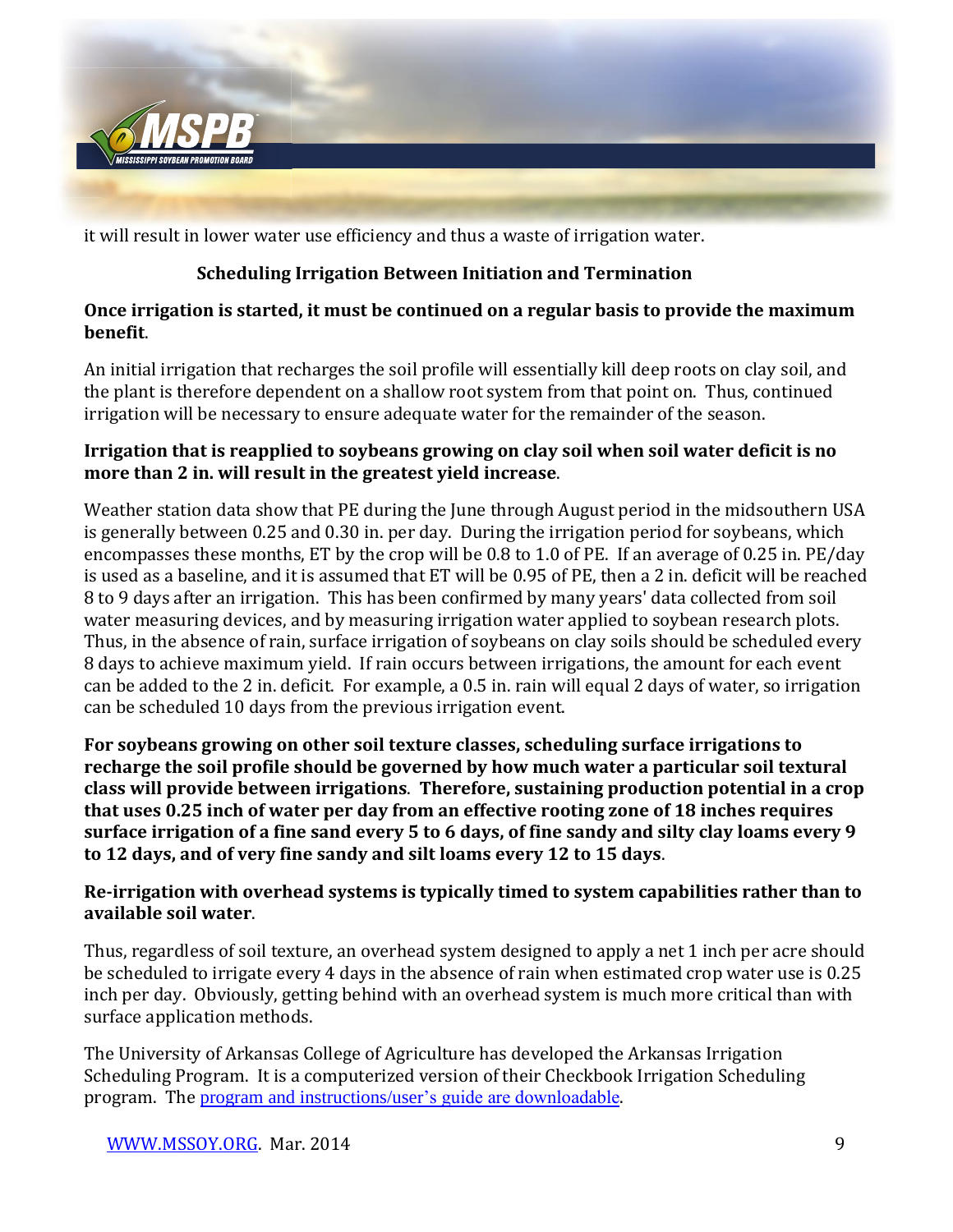

#### **Terminating Irrigation**

*Timing of Termination*. Deciding when to end irrigation of soybeans in a season is a simple matter. When beans have completely filled the pod cavity, R6 has been reached. This is later than the "pods touching" criterion that is often used.

#### **Having wet soil or applying a last irrigation to dry soil at or just before R6 will ensure that enough soil moisture is available to completely fill the many seeds that result from a wellwatered environment. This will ensure maximum yield.**

Stopping irrigation too soon will not result in fewer seed, but will result in smaller seed. A properly irrigated crop with a 70 bu./acre yield potential will have 12.5 million (3000 seed/lb.) to 14.5 million (3500 seed/lb.) seeds/acre. Thus, even very small reductions in seed size can translate to large reductions in maximum yield. Here is an example using the 3000 seed/lb. variety.

#### **Suppose you skip the last needed irrigation and suffer a 10% reduction in the seed size that would have been achieved with the last irrigation. This will translate to a nearly 6 bu/acre loss in yield**.

Compare this to the approximate \$10/acre cost of the last irrigation, and it is obvious that considerable net income is lost, especially with beans bringing \$12/bushel. This is especially pertinent considering that the full seed stage of ESPS soybeans occurs from mid-July through mid-August when drought stress is usually greatest and lack of optimum water will have the greatest negative effect on yield. (Remember that a missed irrigation this late will have little if any effect on number of seeds that were set as a result of earlier water availability).

### *Soil texture and termination*. **The coarser the soil texture, the later the last irrigation should be. The shortest and longest times between the last irrigation and maturity should be planned for coarse- and medium-textured soils, respectively**.

Soybeans growing on clay soil should receive a last surface irrigation (in the absence of rain) 12 to 14 days before R7, which coincides with R6. Assuming a water use rate of 0.12 to 0.15 inch per day from R6 to R7, this last irrigation will provide enough available water in an 18-inch rooting zone to carry the soybean crop to beginning maturity (see box).

Soybeans growing on soils with a low infiltration capacity or on coarse textured-soils with a low available water holding capacity may need a last irrigation after R6. This decision about a last

R6 to R7 is 12 to14 days. Pan evaporation from Aug. 1 (0.24 in.) to Sept. 30 (0.18 in.) averages 0.21 in. per day at Stoneville, MS. Multiply 0.21 x 0.55 (crop coefficient) to get 0.12 in. average water use per day during the period. Multiply the 12 to 14 days of the period by 0.12 in. water use per day to get 1.4 to 1.7 in. water used from R6 to R7. A last surface irrigation at or just before R6 will carry the crop to R7.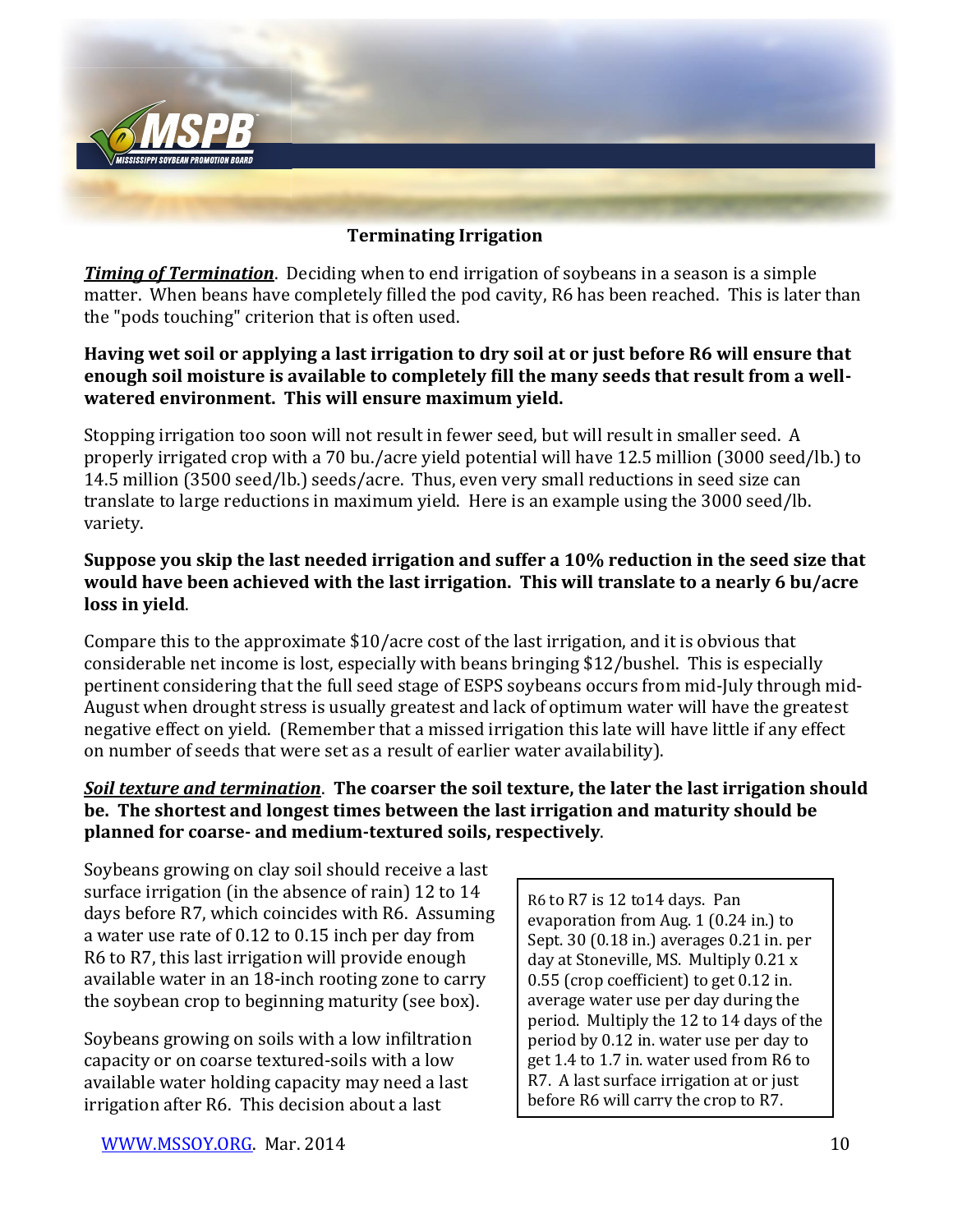

irrigation is more critical for early plantings because they are in the R6 to R7 period during the hottest and driest part of the growing season (see Table 3).

### **Irrigation Period**

Knowing when reproductive stages start and how long they last will result in the most efficient scheduling of soybean irrigation. **Table 2** contains estimates of R1, R3, and R6 dates for MG 5, 6, and 7 varieties planted during April, May, and June in central Mississippi. These dates should be amended somewhat for plantings made at more northerly latitudes.

#### **For MG 4 varieties planted in early to mid-April, initiation at R1 should be planned for mid to late May, while R3 initiation should be planned for early June**.

Initiation at R1 will occur progressively later with later plantings. Termination at R6 ranges from late July through early September depending on planting date.

### **For MG 5 varieties planted in April, initiation at R1 should be scheduled for early to mid-June. Initiation of irrigation of May and June plantings will occur from late June through late July.**

R6 termination will occur from mid-August through mid-September, again depending on planting date.

#### **For MG 6 varieties planted in May and later, R1 initiation should be planned for early July through early August depending on planting date. R6 termination for these varieties will be after mid-September**.

The lateness of properly timed irrigation termination for these plantings will likely interfere with harvesting of other crops.

Note that the R1 to R6 and R3 to R6 irrigation periods for MG's 4 and 5 become shorter for May and later plantings. However, the irrigation period for these plantings is during the hottest and driest time of year, so irrigation may be needed more frequently.

Note also the nearly 3-week later date when irrigation is initiated at R3 vs. R1 in April and early May plantings of MG 4 varieties. If irrigation of these plantings is not needed until R3 as discussed above, the savings in time, water, and money will be significant.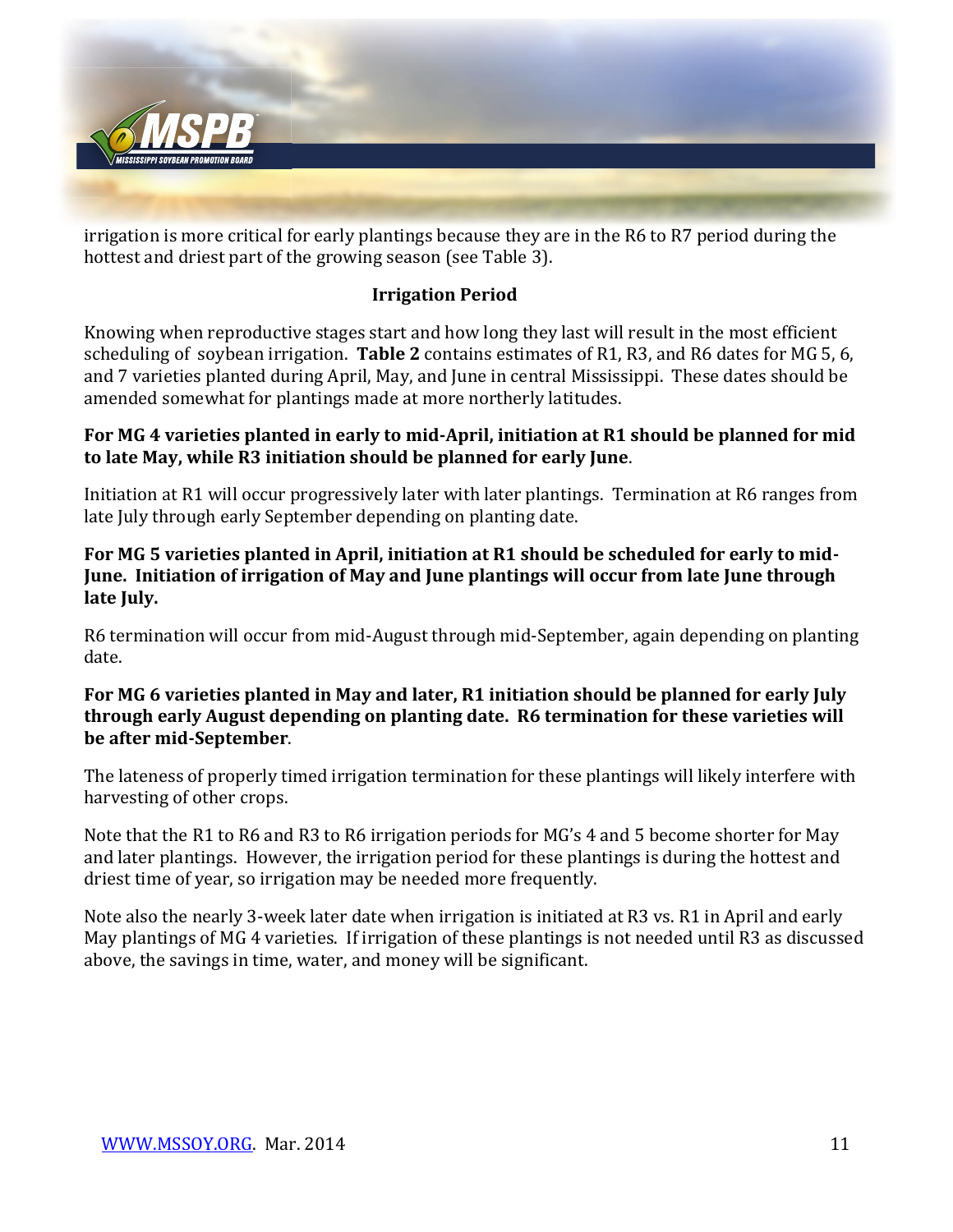

| <b>Table 2.</b> ESUMated Fange of dates for occurrence of KT, KS, and KO of MG 4, S, and O Soybeans planted in<br>central Mississippi during indicated periods of April, May, and June. |                    |                                |                   |                 |              |              |  |
|-----------------------------------------------------------------------------------------------------------------------------------------------------------------------------------------|--------------------|--------------------------------|-------------------|-----------------|--------------|--------------|--|
|                                                                                                                                                                                         |                    | Date range of stage occurrence | Irrigation days   |                 |              |              |  |
| MG                                                                                                                                                                                      | Planting period    | R1                             | R <sub>3</sub>    | R <sub>6</sub>  | <b>R1-R6</b> | <b>R3-R6</b> |  |
| 4                                                                                                                                                                                       | Early April        | May 15-19                      | June $2-5$        | July 23-26      | 69           | 51           |  |
|                                                                                                                                                                                         | Mid-April          | May 20-24                      | June 11-14        | July 29-Aug. 1  | 70           | 48           |  |
|                                                                                                                                                                                         | Late April         | June $1-5$                     | June 20-23        | Aug. 8-11       | 68           | 49           |  |
|                                                                                                                                                                                         | Early May          | June 10-14                     | <b>July 2-5</b>   | Aug. 13-16      | 64           | 42           |  |
|                                                                                                                                                                                         | Mid-May            | June 20-24                     | July 12-15        | Aug. 21-24      | 62           | 40           |  |
|                                                                                                                                                                                         | Late May           | July $1-5$                     | July 20-23        | Aug. 30-Sept. 2 | 60           | 41           |  |
|                                                                                                                                                                                         | Early June         | July 10-14                     | July 27-30        | Sept. 1-4       | 53           | 36           |  |
| 5                                                                                                                                                                                       | <b>Early April</b> | <b>June 1-5</b>                | June 24-27        | Aug. 16-19      | 76           | 53           |  |
|                                                                                                                                                                                         | Mid-April          | June 7-11                      | July $1-4$        | Aug. 21-24      | 75           | 51           |  |
|                                                                                                                                                                                         | Late April         | June 15-19                     | July 9-12         | Aug. 27-30      | 72           | 49           |  |
|                                                                                                                                                                                         | Early May          | June 26-30                     | <b>July 18-21</b> | Sept. 1-4       | 67           | 45           |  |
|                                                                                                                                                                                         | Mid-May            | July 4-8                       | July 25-28        | Sept. 5-8       | 63           | 42           |  |
|                                                                                                                                                                                         | Late May           | July 12-16                     | July 30-Aug. 2    | Sept. 10-13     | 60           | 42           |  |
|                                                                                                                                                                                         | Early June         | July 20-24                     | Aug. 3-6          | Sept. 12-15     | 53           | 40           |  |
| 6                                                                                                                                                                                       | Early May          | July $5-9$                     | Aug. 4-7          | Sept. 14-17     | 71           | 41           |  |
|                                                                                                                                                                                         | Mid-May            | July 14-18                     | Aug. 11-14        | Sept. 19-22     | 67           | 39           |  |
|                                                                                                                                                                                         | Late May           | <b>July 20-24</b>              | Aug. 15-18        | Sept. 20-23     | 62           | 36           |  |
|                                                                                                                                                                                         | Early June         | July 30-Aug. 3                 | Aug. 20-23        | Sept. 23-26     | 55           | 34           |  |

**Table 2**. Estimated range of dates for occurrence of R1, R3, and R6 of MG 4, 5, and 6 soybeans planted in

# **Irrigation Methods and Their Management**

**The method of applying irrigation to soybeans is not a factor in the response of the crop to water.** Rather, the timing of irrigation, as discussed above, is the most important consideration.

Soybean grown on the flat alluvial flood plain of the lower Mississippi River Valley in the midsouthern USA is irrigated primarily using surface methods. Furrow irrigation accounts for the major area of irrigated soybean, but flood irrigation is used to irrigate a significant acreage of the soybean crop that is rotated with rice.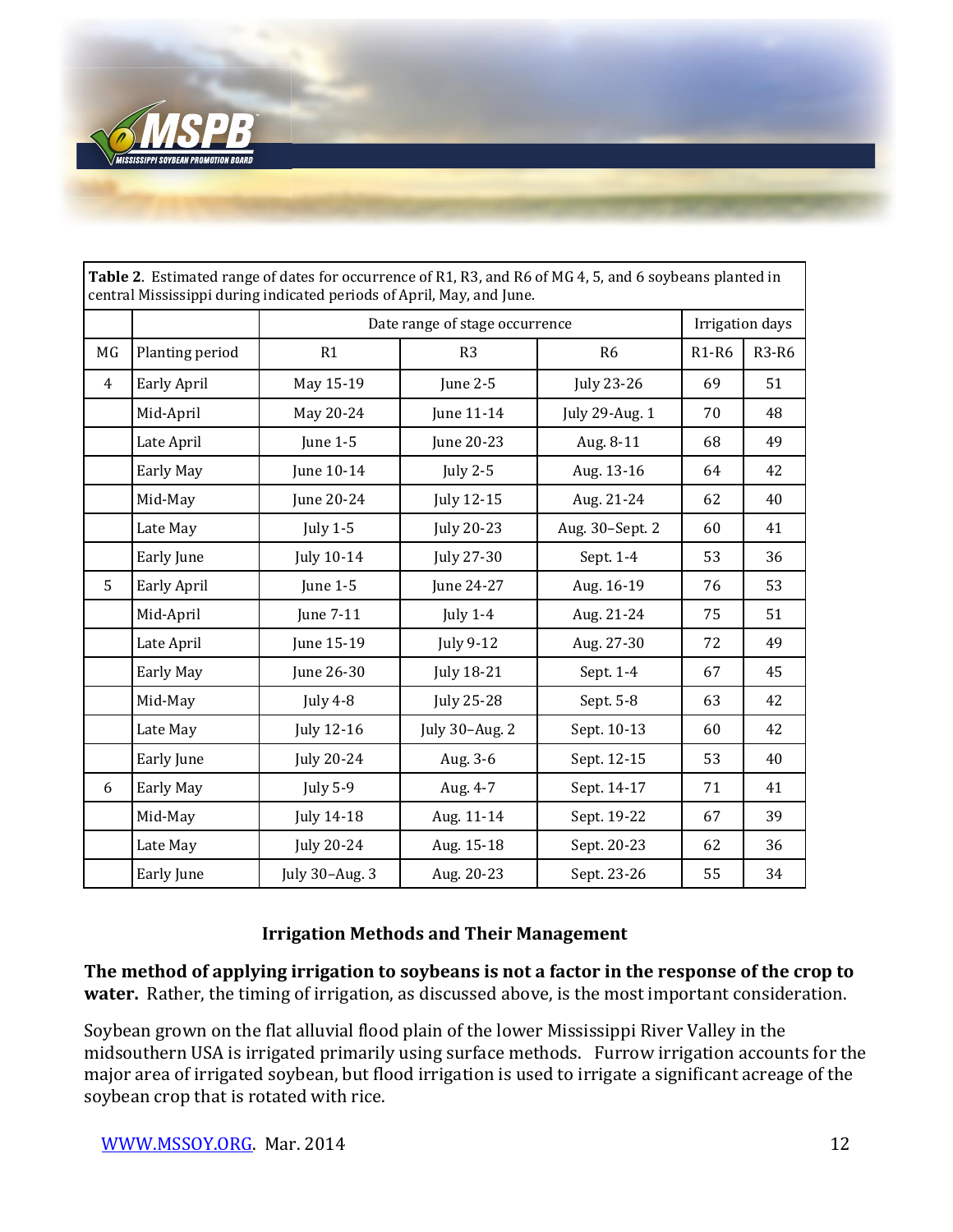

A more detailed description of requirements and specifications for each method described below is given in the [Arkansas Soybean Production Handbook](http://www.uaex.edu/publications/pdf/mp197/chapter8.pdf).

*Surface irrigation–Flood*. Flood irrigation results in inundation of a field area that is contained within a set of levees. Usually, the entire soil profile is completely recharged during flood irrigation.

This method requires levees that take away land area for production, take time to survey and construct, and take time to knock down after the irrigation. Generally, levees are surveyed on elevations of no more than 0.4 foot. Flood irrigation is typically 50 to 60 percent efficient.

Soybean in the irrigated area is exposed to varying depths of standing water for varying periods of time. The flow rate of the water source and the size of the enclosed area being irrigated determine the time required to complete the flood.

During the flooding period, an increasingly larger area is covered with water until the entire area within the levees or borders is finally inundated.

**The process should be managed so that the entire area that is enclosed by levees or borders is flooded and drained within 2 days.** Longer flood irrigation periods result in a yield increase compared to no irrigation, but the increase is less due to prolonged soil oxygen deprivation. The damaging effect of prolonged flooding (more than 2 days) is more severe for soybean grown on clay vs. silt loam soils.

### **Properly timed and managed flood irrigation results in soybean yields that are comparable to those resulting from proper furrow irrigation.**

*Surface irrigation–Furrow*. This is the prevalent system of irrigation in the Delta. It requires grading the land to a slope of 0.05 to 0.5 foot per 100 feet of row. The best row grades are 0.15 to 0.3 percent.

Gated or rollout pipe is most often used. Considerable labor is required for handling gated pipe; consequently, more and more farmers are using roll-out tubing.

Problems are often associated with uneven distribution of water down the row. It helps to keep irrigation runs to 1/4 of a mile or less and to water clay soils before they develop large cracks.

Large stream sizes per row will get water through the field quicker and more efficiently than will a small stream size that may take up to 3 days to get down a row.

**Watering alternate middles is an accepted practice and is widely used, especially on clay soils.** Furrow irrigation efficiency can range from 50 to 70 percent.

*Surface irrigation–Border*. This system is a cross between flood and furrow irrigation**. It best**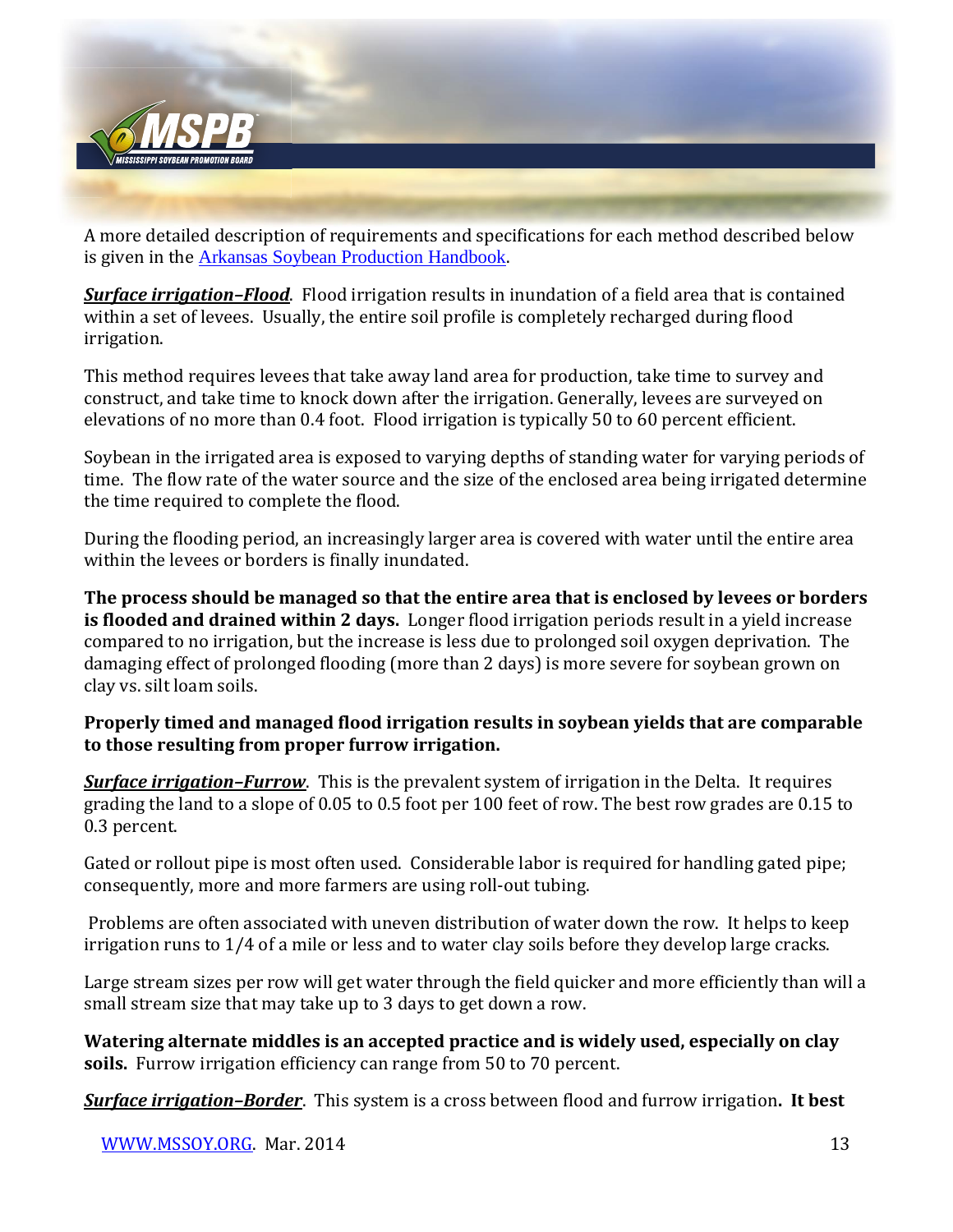

**fits straight-levee rice fields or fields with no side slope.** It is a flush system that moves water down the slope in a shallow flush between two small levees or dikes (borders). The border spacing is based on the well's flow rate and the length of the field.

**A border system should be designed to move water through a bay in no more than 24 hours.** It provides uniform distribution of water to soybeans on a cracking clay, and is simple to operate once it is set up. The system works best where there are no side slopes, and has an efficiency of 60 to 80 percent.

*Overhead irrigation*. An overhead system (especially center pivot) can supply smaller amounts of water more frequently than can the flood or furrow methods**. Most pivots are nozzled with capacities to apply 1 inch of water in 4 days.** This results in a net application of at least 0.2 inch per day, which should meet minimal demand for soybeans. With this type of system capacity, the pivot is designed to run 24 hours per day, 7 days per week during peak water use.

Center pivots require little labor but high initial capital investment. Efficiency of water applied is about 80 to 90 percent, depending on weather conditions. Soybeans in the southeastern states are irrigated almost entirely with center pivots.

*Budgets*. Irrigation costs are a significant factor because of high fuel prices and a relatively high capital investment. [Arkansas](http://www.uaex.edu/farm-ranch/economics-marketing/docs/Budgets%202014.pdf) and [Mississippi](http://www.agecon.msstate.edu/whatwedo/budgets/docs/MSUSOY14.pdf) have published budgets for the above methods.

**Budgeted costs for irrigation vary from state to state; they approach or exceed \$100/acre.**  Each state's budgets can be used to get a general idea of the financial commitment required for soybean irrigation in a given area, and the yield increase necessary to cover direct and total specified costs.

### **Irrigating with Limited Water**

There may be cases where only a limited amount of irrigation water is available, and it is not enough for full reproductive phase irrigation. It can be allocated for use during early reproductive development to establish maximum number of seeds, or to the latter stages of reproductive development to maximize weight of seeds (see Myth 1 below for risks associated with waiting too late to irrigate). However, neither of these practices produces the maximum yield that may be required to maximize net returns unless adequate rain is received during periods of no irrigation.

The use of limited irrigation early in the reproductive phase (R3 to R5) can ensure maximum number of pods, and is advantageous if rains are received during the latter stages of reproductive development. The use of limited irrigation only during the seedfill period can be advantageous for ensuring maximum weight of seed, but this approach assumes that adequate rain was received during the R3 to R5 period to achieve adequate podset and number of seed.

[WWW.MSSOY.ORG.](http://www.mssoy.org/) Mar. 2014 14 The probability of receiving rain during the early reproductive period is greater than the probability of receiving rain during the seedfill period (late July through early September) in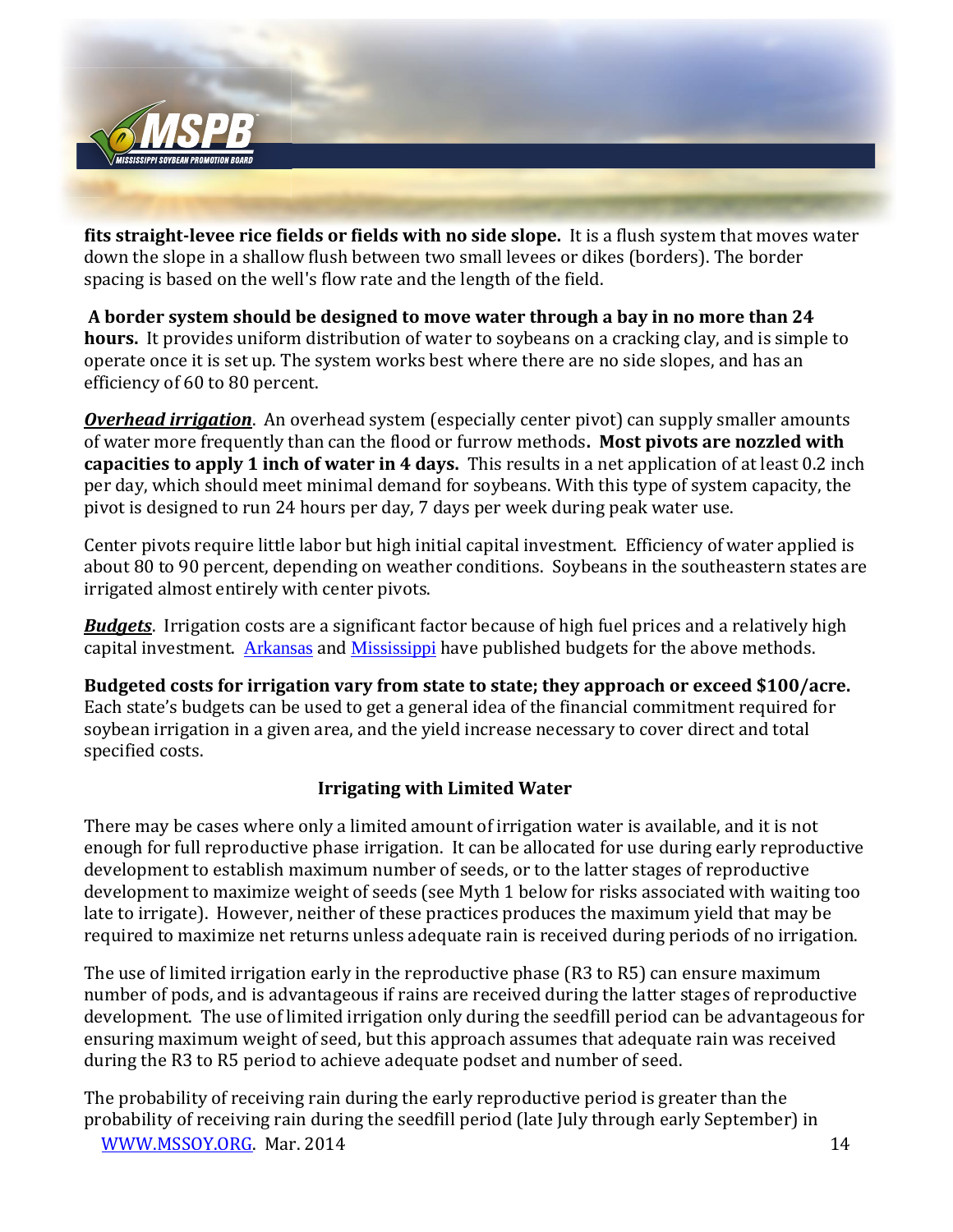

regions with a high percentage of irrigated soybean. **Thus, in cases with limited irrigation water, irrigation during the podset and seedfill periods appears to provide the greatest probability for maximizing yield.** This appears less risky than irrigating earlier and depending on infrequent late-season rain to enlarge the high number of seed that were set as a result of irrigation during early reproductive development.

This approach assumes that a reasonably high number of pod sites were formed in the absence of irrigation during early reproductive development. In hot and dry years that provide an extremely low yield potential, a single irrigation with a small amount of water, e.g. 1 in., at any reproductive growth stage is of no consequence toward improving yield to profitable levels.

The estimated dates of stages in **Table 2** can be used as a guide for planning application of limited water later in the season. For extremely limited irrigation that is initiated at R5, R5 dates fall roughly halfway between the dates for R3 and R6.

### **Irrigation Myths**

### *Myth 1***. Irrigation causes beans to wilt and die.**

I have seen this occasionally on the cracking clay soils when irrigation water is applied after a long dry period during reproductive development. Here is what likely happens when this occurs.

During extended dry periods, roots will grow deeper into the soil profile. Soybean roots can easily go to depths of over 4 feet. As roots go deeper, the upper soil profile is left dry and large cracks appear in clay soils. When irrigation water is applied to these dry clay soils, water flows to the bottom of the cracks and fills the dry soil profile from the bottom up. Soil oxygen declines and roots die. The decimated root system is unable to supply water to the plant even though the soil is wet. Root regeneration slowly occurs as oxygen reenters the drying upper soil profile. Recovery often takes as long as 3 weeks. During this time, soybean plants wilt because the reduced and damaged root system is unable to support a mature canopy. Irrigation applied earlier in the season before severe soil drying occurs will prevent this condition in most cases.

On medium and coarse textured soils that are low in organic matter and have surface crusting, water applied late in the season following a long dry spell may not be able to infiltrate in an amount necessary to overcome drought. Thus, plants growing on these soils may wilt even when water has been applied. Irrigating before soil water deficit becomes severe on these soils, followed by timely subsequent irrigations, should prevent this from occurring.

**The key to preventing this condition on all soil textures is to start irrigation early and before significant water deficits occur to ensure minimal root damage from the initial irrigation and to prevent severe soil water shortage.**

*Myth 2***. Irrigation does not increase yield**.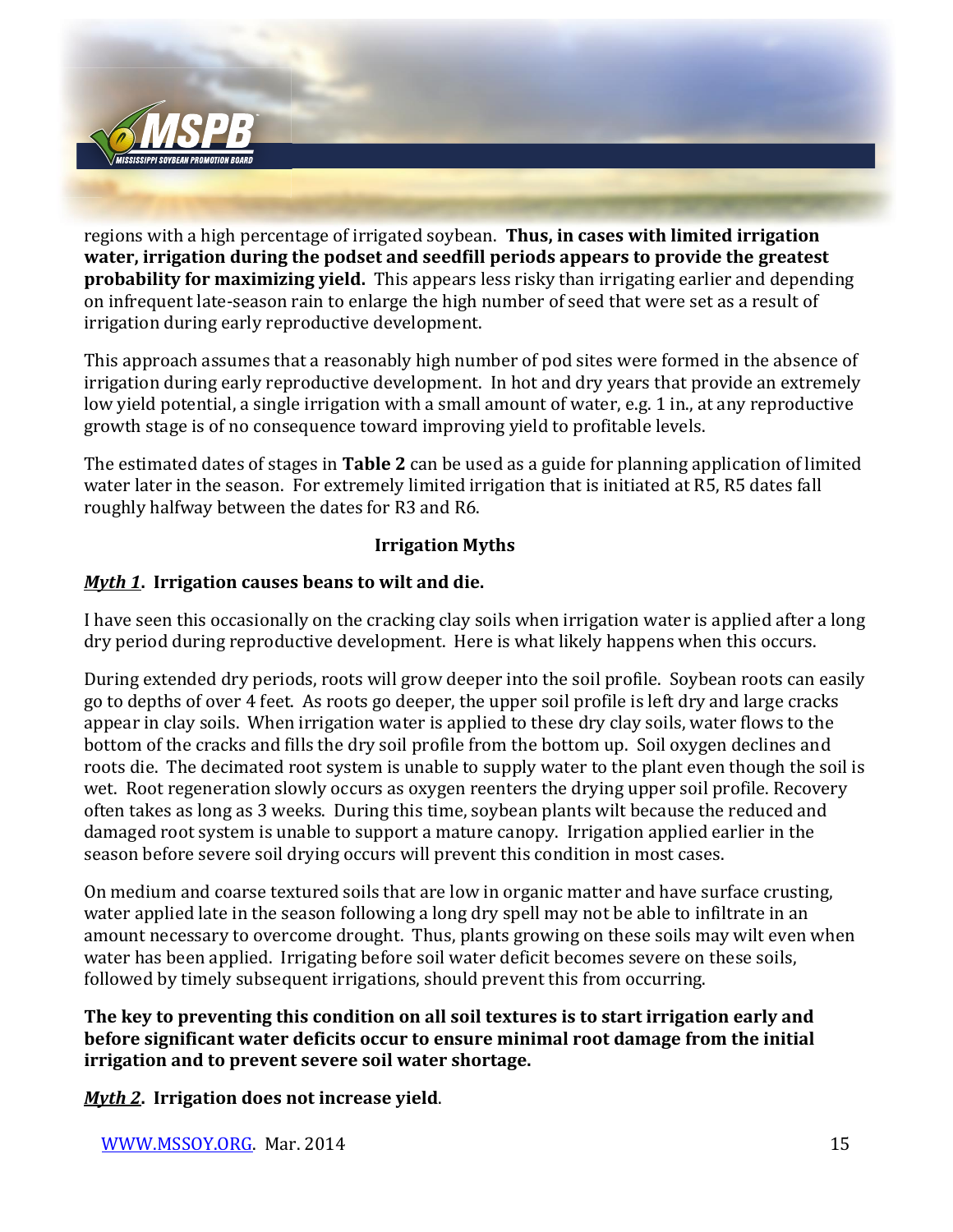

**Properly managed and applied irrigation will increase yield and profits even in "wet" years.**  I have never seen a year with perfect weather during the entire reproductive period. Therefore, irrigation timed to relieve drought stress in the "dry" periods of "wet" years will increase yields. The yield increases may be smaller in "wet" years, but they should still increase profits.

### *Myth 3***. Irrigation isn't needed every year**.

In my 25 years of irrigating soybeans in the midsouth, I never saw this to be the case. **Yield increases vary from year to year, but properly irrigated beans always outyield nonirrigated ones, even in years with greater-than-normal rainfall.** The key is proper management according to the guidelines given above.

**Remember, the fixed costs of irrigation are in place every year. Yield increases needed to cover variable costs aren't that great**.

### *Myth 4***. Irrigation is too much trouble**.

This may be true for you and your operation, so stick to nonirrigated beans and hope for high prices. **Irrigation is a management-intensive input, and is not for everyone.**

#### *Myth 5***. Irrigation is too expensive**.

**It is expensive, but will result in increased profits if managed and applied properly.** See links to midsouth states' budgets for irrigated soybeans to determine what yield increase is needed for profit. Remember, fixed costs for already-in-place irrigation setups are incurred even if irrigation is not used in a given year.

#### *Myth 6***. Some varieties water better than others**.

This is hard to prove or disprove, but is probably not the actual case. Here is likely what really happens.

Soybean varieties developed for the midsouth are selected and evaluated under irrigated conditions. So, their performance with irrigation is already known before they are released. Soybean varieties differ in their performance in general, and this should not change with irrigation.

### **The perception that some varieties water better than others is more than likely just a difference in the performance of the varieties** *per se.*

All of the midsouth states conduct irrigated variety trials. When evaluating varietal performance in these tests, ensure that each variety, or more correctly the varieties in individual maturity groups, were irrigated according to the developmental patterns for that maturity group. Otherwise, invalid comparisons of irrigated yields among varieties of different maturity groups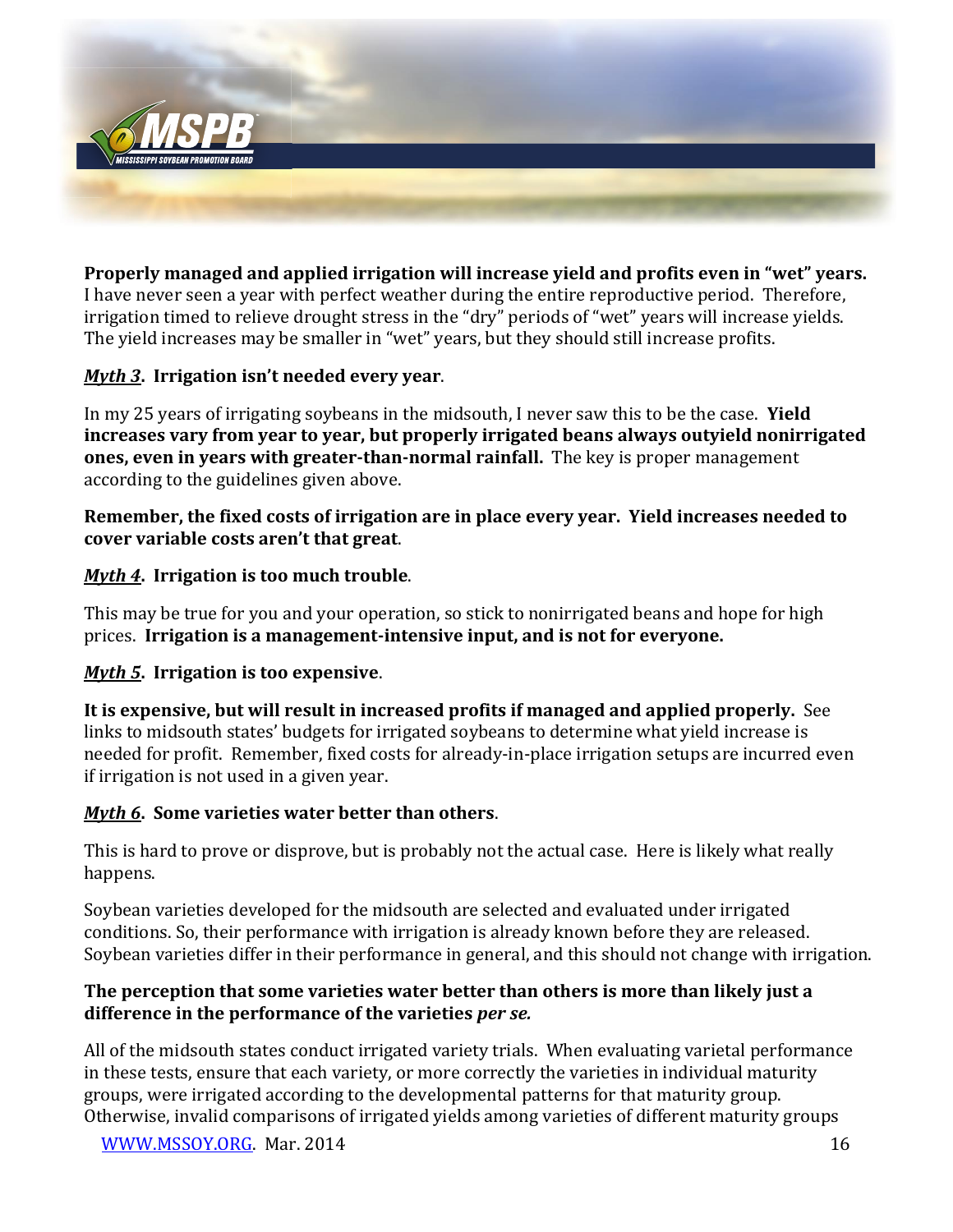

will be made.

## **Irrigation and Other Management Practices**

Management practices and inputs for soybeans that are to be irrigated should be maximized; i.e., they should be geared toward producing the maximum potential yield. Certain management decisions are more important when irrigation is used, and they are discussed below.

## *Planting date/MG*

Soybeans are planted from late March through June in the midsouthern US, a span of over three months. Choice of variety based on MG within this planting window is an important production and marketing decision. Assessment of long-term yield trends and DTM lead to the following conclusions for irrigated soybean production.

*April Plantings*. MG 4 varieties produce greater yields with less water, and thus have a greater irrigation efficiency (more bushels per inch of irrigation water) than do MG 5 varieties. They achieve these higher yields with a 16 to 20 day shorter growing season.

*May 1-15 plantings*. Using MG 4 varieties results in greater yields and greater irrigation efficiency than using varieties from later MG's. Again, they are also in the field a shorter time.

*May 16-31 plantings*. Using varieties from MGs 4 through 7 result in similar yields, but irrigation efficiency is greater with MG 4 varieties. This, plus the longer DTM of later-maturing varieties, indicates that early-maturing MG 4 varieties should be planted in this period.

*Plantings after May 31***.** Varieties from all MGs produce relatively low yields even with irrigation. MG 6 varieties provide the best combination of yield, irrigation efficiency, and DTM.

*Overall trends*. Yields from and irrigation efficiencies of irrigated April and May plantings of MG IV varieties are high relative to all other MG's. Planting varieties that are later than necessary for maximum yield increases DTM and the concurrent risk of detrimental late-season effects from insects, pathogens, and drought regardless of planting date. These increased risks may not be reflected in yield, but certainly will be reflected in the increased costs associated with their prevention and/or control.

Irrigating soybean varieties planted in April or early May almost always results in greater yields than does irrigating the same varieties planted later. To realize maximum yield potential with the least irrigation input, plant at the earliest acceptable time for an individual variety and location.

#### *Irrigation for emergence*

A common dilemma sometimes faced when planting into dry soil is whether to water before or after planting to effect emergence. Crusting soils should be watered before planting to prevent the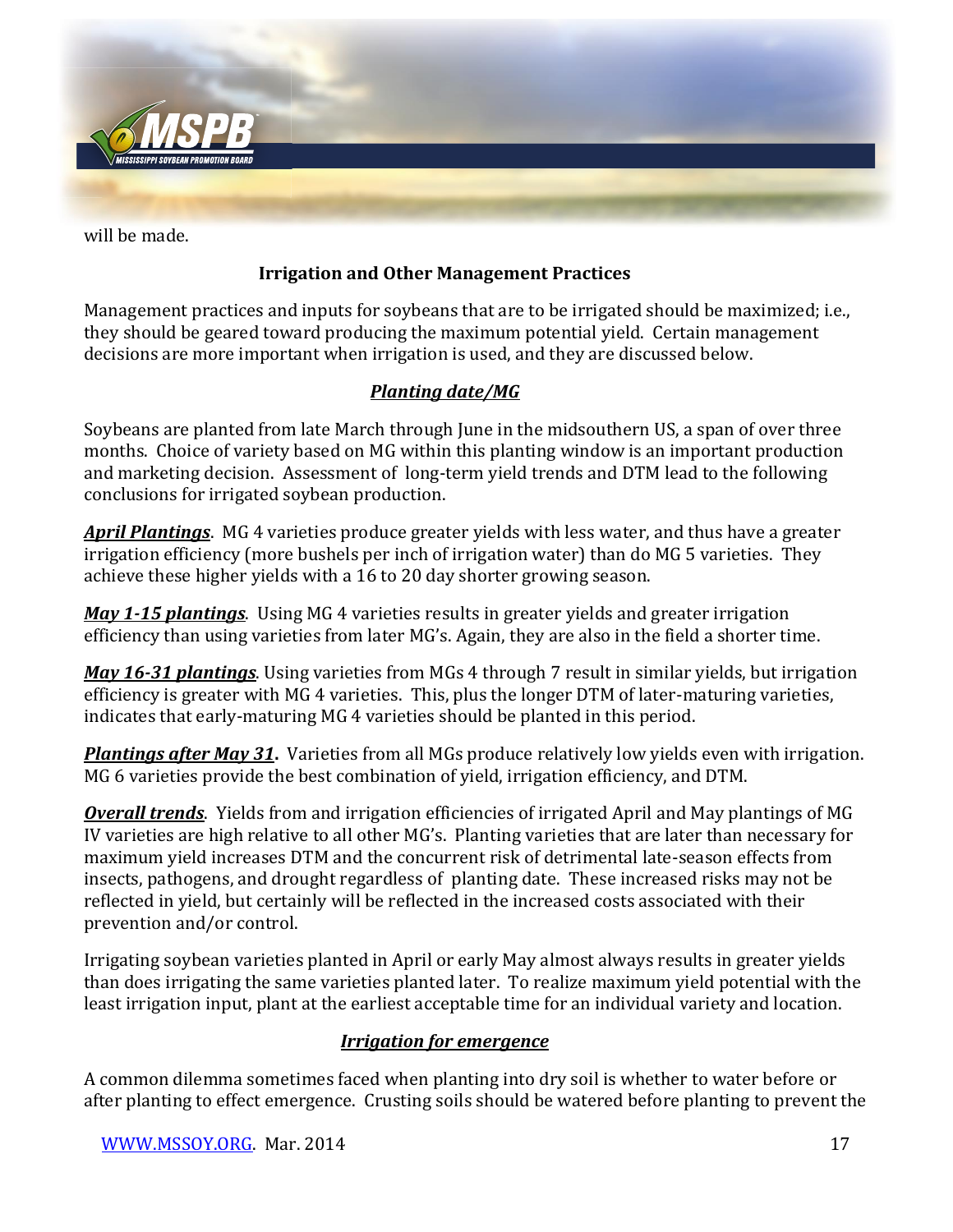

crusting and subsequent emergence problems that occur if irrigation follows planting. These soils dry quickly following preplant irrigation and planting can proceed with little delay. Shrink-swell soils (clays) can be watered before or after planting, but the advantages of watering after planting outnumber the disadvantages or the advantages of watering before planting.

The advantages of watering after planting are:

- Planting is not delayed by waiting for the soil to dry that occurs if watering precedes planting on these soils with slow internal drainage.
- Rows planted in dry soil can be preplant cultivated or bedded for furrow formation to effect rapid down-slope movement and drainage of post-plant irrigation water.
- Preemergence herbicides will be activated.
- Seeds can be planted shallow to effect quick emergence.
- Irrigation water is not wasted as a result of watering unplanted acres that may receive rain before planting can occur.
- ! **The earlier planting option offered by after-planting irrigation is valuable.**

The disadvantage of after-planting irrigation is the effect that rain following irrigation and subsequent prolonged wet soil, along with low air temperatures, can have on germinating seeds and emerging seedlings. This option will require seed treatment protection against soil-borne pathogens that may reduce germination and emergence in cool, wet soils in the spring.

### *Weed control*

Irrigation results in the development of the greatest plant height and main stem and branch leaf area, and the longest maintenance of canopy structure. Therefore, an assumption for any weed control strategy in irrigated soybeans is that this optimum canopy development and maintenance will facilitate or enhance weed control. In other words, it is possible that irrigation can serve effectively as an additional weed control tool through its enhancing effect on the soybean canopy. It follows, then, that weed control strategies for irrigated soybeans should be no more complex, and maybe even less complex, than those used for nonirrigated production.

**Irrigation will exacerbate late-season weed infestations in soybeans that do not form a complete canopy during development. Narrow rows should be used to ensure canopy closure, especially for early-maturing varieties planted early. Application of residual herbicides late in the season should be considered as a management option to control irrigation-enhanced weed infestations that may appear through incomplete canopies**.

#### *Insects*

Irrigated soybeans provide a more favorable environment for insect development than do nonirrigated ones. Percentage yield reductions from uncontrolled insect infestations are greater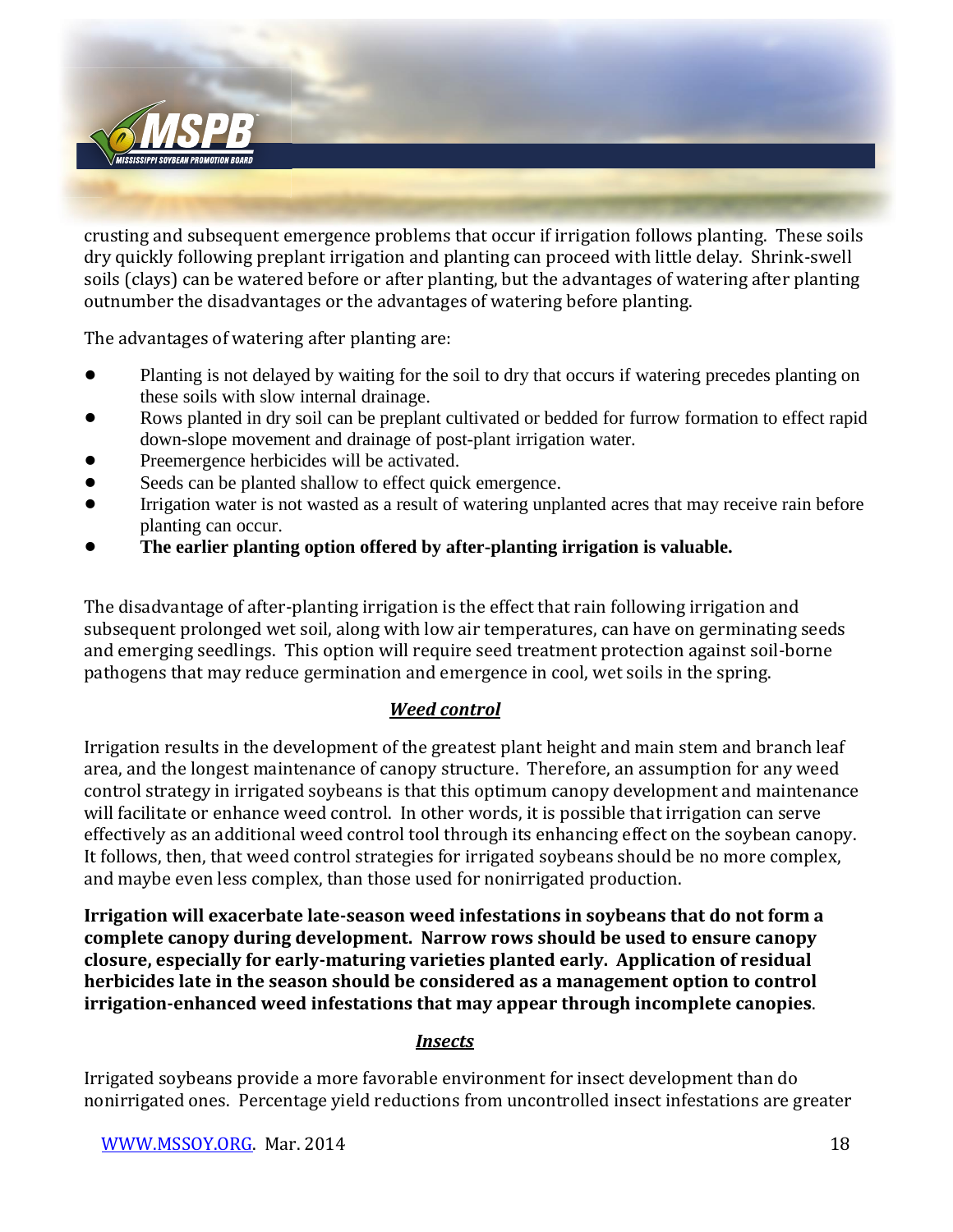

in irrigated than nonirrigated soybeans.

### **Thus, soybean plants growing in a well-watered soil should be monitored closely for timely insect control to prevent yield-reducing damage**.

### *Soybean cyst nematode*

Optimally wet silt loam soil will promote and sustain increased populations of SCN. SCN infection of susceptible soybean varieties reduces seed yields, and irrigation will not overcome SCNinduced stress. Irrigation may slightly increase yield of susceptible soybean varieties grown in SCN-infested fields, but yields will be well below yields from irrigated, non-infested fields or irrigated, infested fields with resistant varieties. Thus, irrigation efficiency will be low and irrigation probably will be unprofitable. Therefore, irrigation is not a viable management strategy for SCN-susceptible varieties growing in SCN-infested fields.

### **Quick Guide**

- Know the soil texture of your irrigated fields. This governs the amount of water available to your soybeans, especially before you start irrigating. Texture is also an important factor in 1) determining the need to irrigate during vegetative development, and 2) determining how frequently to irrigate once you start. Coarse-textured soils have the least plant-available water, and medium-textured soils have the most.
- Find or construct a reliable weather station that will produce accurate rain and pan evaporation data. See the above University of Georgia link for instructions for building, maintaining, and using an on-site pan evaporation device.
- Put a rain gauge in every irrigated field.
- ! A good variety will be a good variety when irrigated, and a bad variety will be a bad variety when irrigated.
- ! Start irrigating April-planted MG 4 varieties no later than R3. Start irrigating May- and laterplanted soybeans of all MG's no later than R1.
- Plan on a water use rate of at least 0.25 in./day during soybean reproductive development.
- Once irrigation is started, re-irrigate soybeans on clay soils with surface methods when a 2-inch water deficit has been reached to achieve maximum yield. Re-irrigate soybeans on other soils according to texture. Coarse-textured soils require the most frequent irrigations, while mediumtextured soils require the least frequent. Re-irrigate with overhead systems based on system capability and estimated daily water use.
- Starting irrigation too soon or re-irrigating more frequently than advised here will not cause harm or reduce performance. It is better to err on the side of early rather than late for both starting and continuing irrigation.
- Determine the total length of the irrigation period for a particular MG and ensure that irrigation system capacity and time allotments will match the length of that period. Having too little of either will result in less than maximum yield and return.
- Waiting too late to start during persistent drought may cause irreversible damage to soybeans,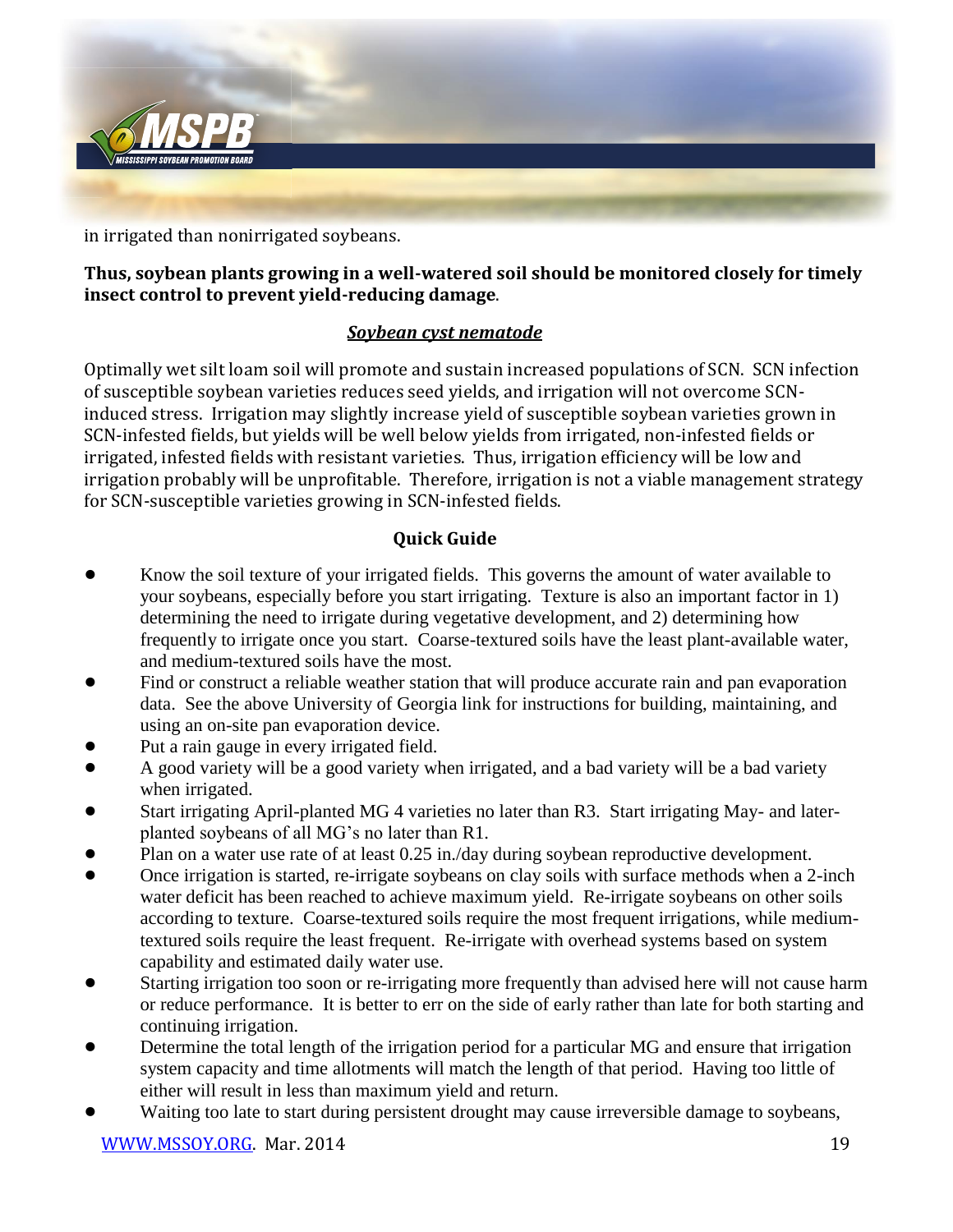

and can be worse than not irrigating at all.

- ! Terminate irrigation (or have optimally wet soil) when R6 occurs in soybeans growing on medium and fine-textured soils. Coarse-textured soils may require additional irrigation between R6 and R7.
- ! Terminating irrigation too soon will result in lost yield because of less-than-maximum weight of individual seeds. The lost revenue from the lost yield far exceeds the cost of a final irrigation that is skipped.
- ! All methods of irrigation will produce equivalent yield gains if they are managed properly.
- If irrigation water is limited, postpone irrigation until R3 or R5 rather than watering earlier and quitting.
- ! Insects prefer irrigated over nonirrigated soybeans; therefore, scout closely for late-season insect infestations in irrigated plantings.
- Irrigation will not overcome stresses from SCN.
- ! Irrigated soybeans require the highest level of pest management to realize the full benefit from irrigation. Remember, with proper irrigation, drought stress will not occur to limit or minimize the effect of yield-enhancing inputs. Irrigated beans should receive the highest level of management.

#### **Personal Observations and Experiences**

- ! I started conducting soybean irrigation research at Stoneville MS in 1979. Irrigation increased yields even in this wet year because August was dry relative to prior months and September. I realized after seeing irrigation responses in this "wet" and mild year and the following 25 years that there is no such thing as a drought-free year in the midsouth. This provided the impetus to start and continue a long-term research program that included irrigation as a necessary input to achieve maximum yields.
- From the late 70's into the early 90's, my irrigation research used MG 5, 6, and 7 varieties planted in early May and later (CSPS). Achieving an irrigated yield in the 50's was quite an accomplishment in those days. When I started working with early-planted MG 4's (ESPS) in the early 90's and beyond, irrigated yields climbed into the 70's and 80's once good varieties became available. Irrigation enhanced both systems, but the high yields from the early-planted, irrigated MG 4's were phenomenal. They remain so today, and proper irrigation is an integral part of those high yields.
- ! I followed and still follow the results of a number of producer irrigators in the Delta. Their irrigated yields are now averaging in the 60's and above, and have for several years. They are achieving these yield levels by employing the guidelines outlined above. These farm-level irrigated yields confirm that irrigation is the single most important input for maximizing yields. They also confirm that the yield enhancement is consistent from year to year. This is the only management practice I know of for soybeans that can make that claim.

Throughout my years of research with soybean irrigation, I gained first-hand knowledge of several critical points.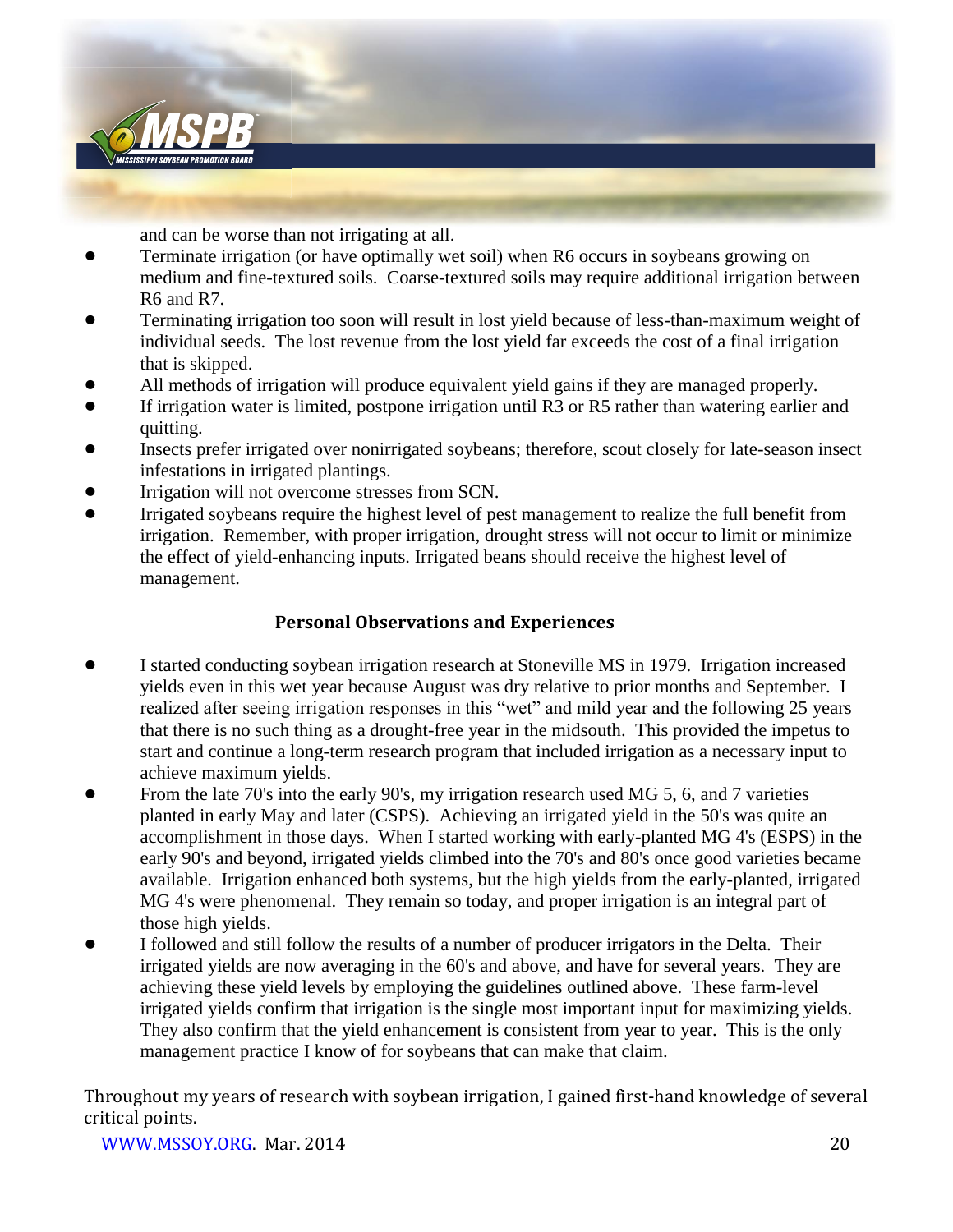

- ! Planting clay beans on beds guarantees the highest response from irrigation.
- Stopping irrigation before R6 resulted in as much as a 10 bu/acre yield loss.
- Insects really do prefer irrigated over nonirrigated beans.
- ! Irrigation never decreased yields, even in so-called wet years.
- ! I never saw beans wilt when initial irrigation was applied early in the reproductive period before severe drought stress occurred.
- ! Flood irrigation, when properly managed, resulted in soybean yields that were on a level with those that were furrow- and border- irrigated. When soybeans are irrigated with the first flood application at the proper time, they quickly adapt to this semi-saturated soil culture and are very responsive to subsequent flood applications.
- ! Irrigated beans were always more profitable than those not irrigated.
- Irrigation is the only management practice that will consistently result in high yields and profits. Irrigation never replaced good management of other inputs or overcame bad management decisions. It worked best with the highest level of management of all other factors.
- ! Cracking clay soils should be irrigated before cracks appear.
- ! Crusting soils generally allowed less than 1 inch of water to infiltrate before runoff occurred under an overhead system.
- ! Many of the declarations of yield increases that should be realized from irrigating soybeans are too low. This misrepresentation of the value of irrigation in soybean production does a disservice to its true worth, and could discourage some producers from investing in the one management input that can result in long-term success and profitability. Properly managed irrigation of soybeans should result in yield increases of 20 bu/acre or greater.
- ! Many research studies and variety trials that claim to be irrigated are really "watered". Management of irrigation in these studies should be just as intense as that for weed control, pest control, etc. to ensure that drought stress is not a factor that confounds the results.
- When soybeans are damaged by inundative surface irrigation too late following a lengthy drought period, they take about 3 weeks to recover. This lost 3 weeks severely reduces yield potential. In fact, if it occurs late in reproductive development, they may never recover and can yield less than nonirrigated beans.
- In all of my years of soybean research, irrigation was the only input that when properly managed never disappointed at harvest. This simple statement is the most powerful testimony I can give to irrigation's importance in midsouth soybean production.

## **Conservation of Irrigation Water**

Recently, the MSPB launched SIP 2014 (Sustainable Irrigation Project 2014) to address the need to curtail the amount of water that is withdrawn from the Delta alluvial aquifer to irrigate Mississippi crops. The SIP 2014 initiative is designed to highlight and promote the use of practices and management tools that will result in a reduction in the amount of irrigation water that is applied to the state's irrigated crop acres.

The first phase of the project involved soliciting and documenting the present and future

[WWW.MSSOY.ORG.](http://www.mssoy.org/) Mar. 2014 21 22 22 22 23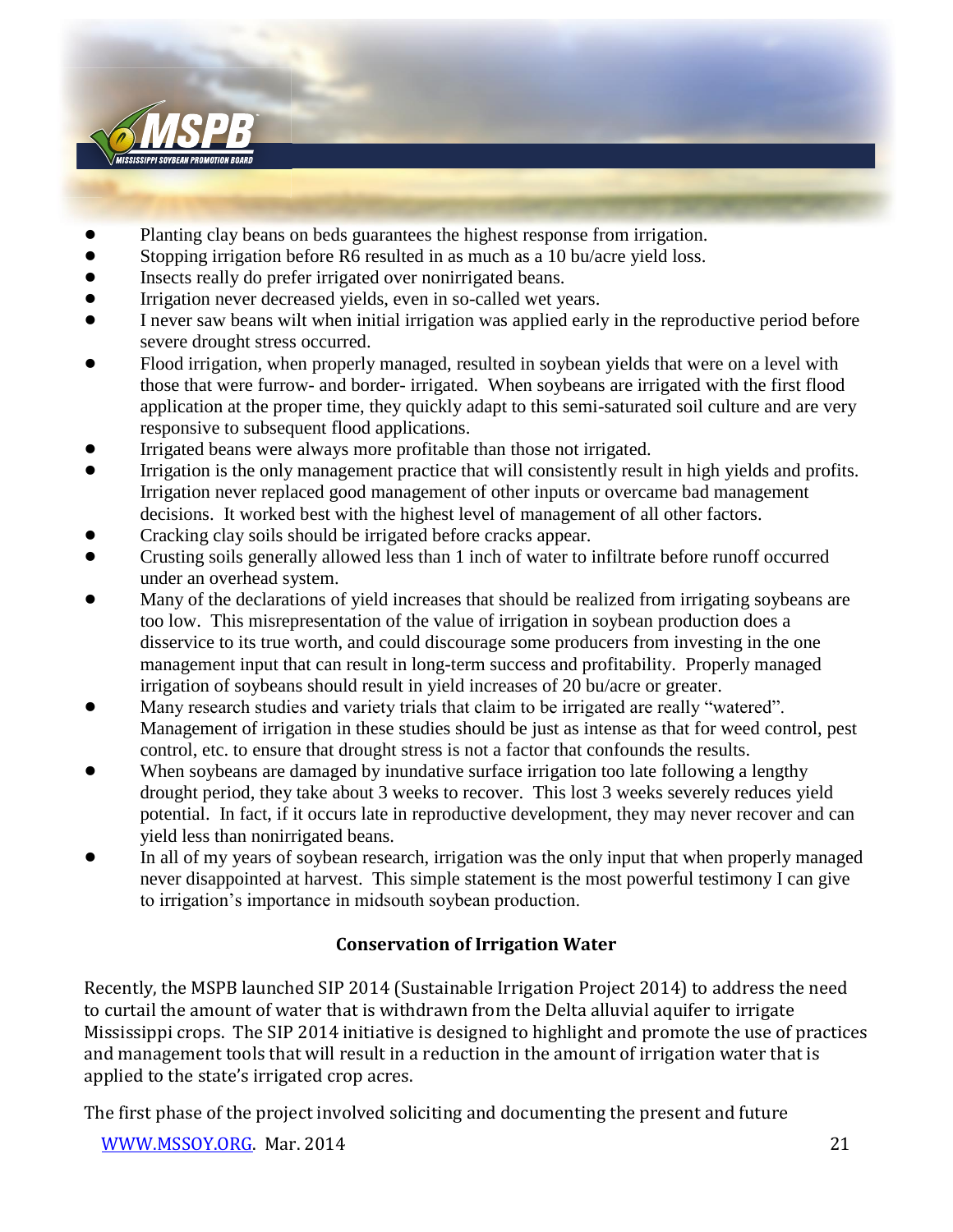

commitment of members of the various Mississippi commodity boards and farmer organizations to using water conservation tools such as:

- PHAUCET (click [here,](http://msucares.com/news/print/agnews/an12/120928phaucet.html) [here](http://www.mafg.net/Files/Improving%20Furrow%20Irrigation%20With%20Help%20Of%20Phaucet%20Computer%20ProgramGfgYXE.pdf), and here for details and description).
	- The PHAUCET program was developed to improve distribution uniformity of irrigation water delivered from gated pipe.
	- The PHAUCET program is used to determine the size of holes to punch along the length of a polypipe irrigation set. This is based on pressure change along the tubing, pipe diameter, the different row lengths that will be encountered along an irrigation set, and the elevation changes that occur down the length of the pipe. The program is especially valuable for irregularly shaped fields.
	- Using this program may allow irrigation of a greater number of rows in a set, should allow irrigation water to reach the end of variable length rows more evenly, and can help reduce runoff and irrigation pumping time. A wide range of experiences has shown at least a 25% reduction in pumping time and applied water, and a reduction in irrigation costs.
- [Surge valves](http://www.ianrpubs.unl.edu/epublic/pages/publicationD.jsp?publicationId=1035) on furrow-irrigated corn and soybeans.

With furrow irrigation, continuous flow from the entire line of irrigation pipe is the norm for applying water. However, applying water intermittently to an irrigation furrow results in water moving to the end of irrigated furrows more quickly than when applied by continuous flow. This can be accomplished by using a surge valve with an automatic controller, which automatically cycles irrigation water between the two sides of the valve. The net result is smaller applications of water with each irrigation as a result of reduced infiltration rates.

- [Multiple/Side inlet](http://www.youtube.com/watch?v=XR2JNspMXkk) water application to rice.
- [Zero grade](http://portal.asfmra.org/userfiles/file/308_Hignight.pdf) for flood irrigated rice and soybeans.

Mississippi's crops are often irrigated by the flood method, which is the inundation of a field or paddy with water from one or a few sources vs. irrigation water that is delivered into individual furrows from multiple outlets in a line of pipe that is placed on the upper end of a field. This irrigation method results in irrigation water running to the low end of a field or paddy before filling the area contained within levees that separate individual paddies. This then results in more water on the lower than on the upper end of a paddy at the end of an irrigation cycle.

Zero grade is the term used to describe the process of making a field completely flat. This